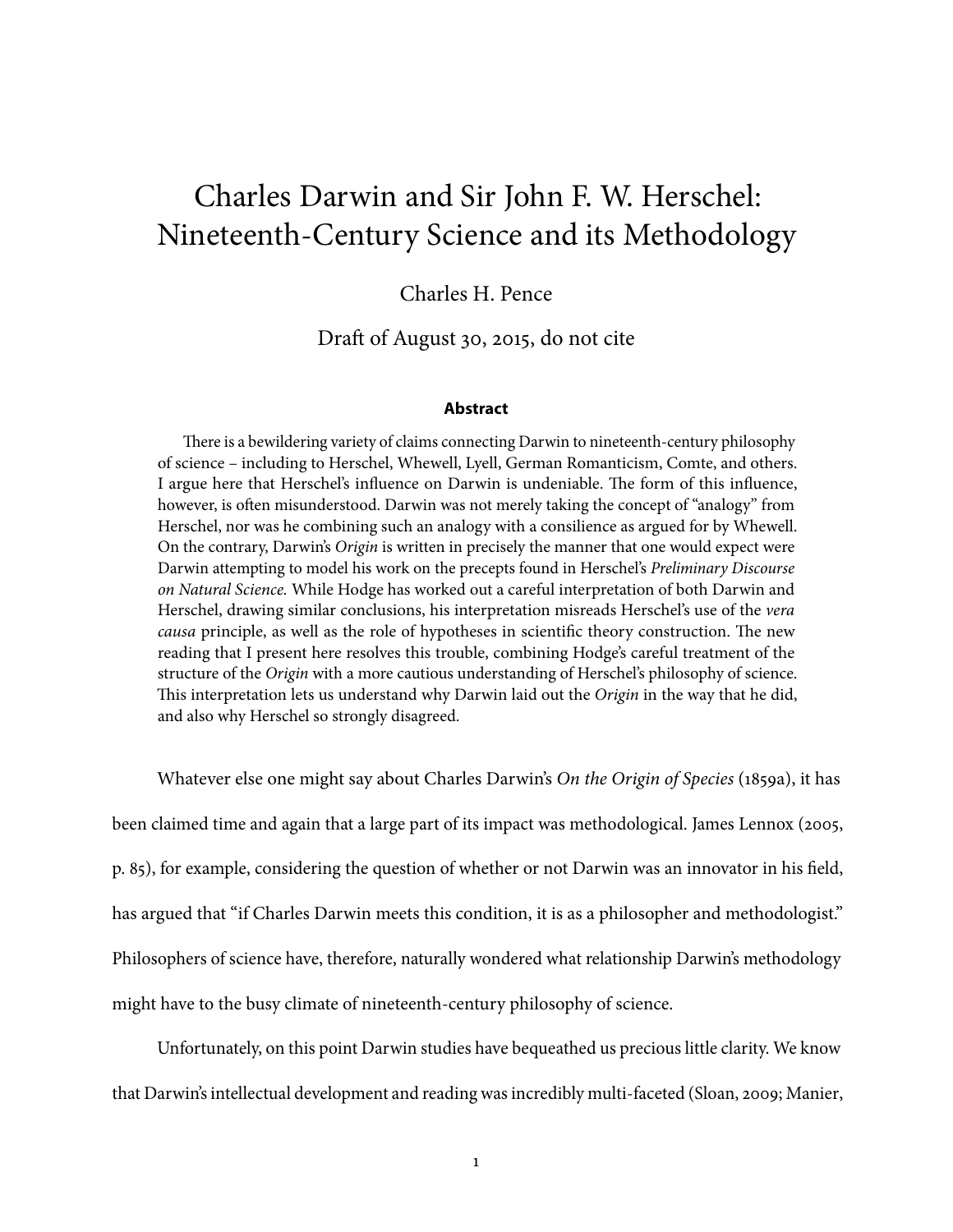[1978\)](#page-32-1), but even this cannot explain the variety of claims we find regarding Darwin's relationship to various philosophers (and philosophies) of science. We learn that Darwin was influenced by Herschel [\(Hodge,](#page-31-0) [1977;](#page-31-0) [Ruse,](#page-33-1) [1975\)](#page-33-1), that Darwin was not influenced by Herschel [\(Desmond and Moore,](#page-30-1) [1992;](#page-30-1) Th[agard,](#page-33-2) [1977;](#page-33-2) [Cannon,](#page-30-2) [1976a](#page-30-2)[,b\)](#page-30-3), that Darwin was influenced by Whewell [\(Ruse,](#page-33-3) [2000,](#page-33-3) [1978;](#page-33-4) [Curtis,](#page-30-4) [1987\)](#page-30-4), that Darwin was not influenced by Whewell [\(Hodge,](#page-31-1) [1989,](#page-31-1) [1991,](#page-31-2) [2000\)](#page-31-3), or that Darwin was influenced by Lyell [\(Hodge,](#page-31-4) [1983a,](#page-31-4)[b,](#page-31-5) [1990,](#page-31-6) [2009\)](#page-31-7), Comte [\(Schweber,](#page-33-5) [1977\)](#page-33-5), or German Romanticism [\(Richards,](#page-32-2) [2002,](#page-32-2) [2009;](#page-32-3) [Sloan,](#page-33-6) [2001\)](#page-33-6). Of course, these various claims (or at least the non-contradictory ones) are not necessarily mutually exclusive. It suffices to say, however, that the waters in this realm are rather muddied.

In this essay, I will endeavor to clarify at least one of these relationships – that between Darwin and Sir John Herschel. The central question, for my purposes here, is this: to what extent did Darwin absorb and proceed to follow, in the construction of the Origin, the methodological dictates laid down by Herschel? I will proceed by focusing on four issues. First, what can we say for certain, historically, about Darwin's exposure to Herschel? As it turns out, Darwin (like most other British men of science in the mid-nineteenth century) read and appreciated Herschel's work, and we have evidence that he returned to it in a particularly crucial period during the composition of the theory of natural selection. Second, what was Herschel's philosophy of science, at least with regard to the formation and verification of hypotheses and theories like Darwin's? My reconstruction will center on the two of Herschel's arguments most relevant to Darwin – his discussion of hypotheses, and his elaboration of the vera causa principle – in particular, his distinction in both these settings between the proposal and the verification of a hypothesis. Next, can we see any evidence of the use of Herschel's philosophy in the Origin or Darwin's notebooks? I argue that we indeed can, based on a three-part reading of the Origin related to, but different in important ways from, the interpretation offered by Jon Hodge.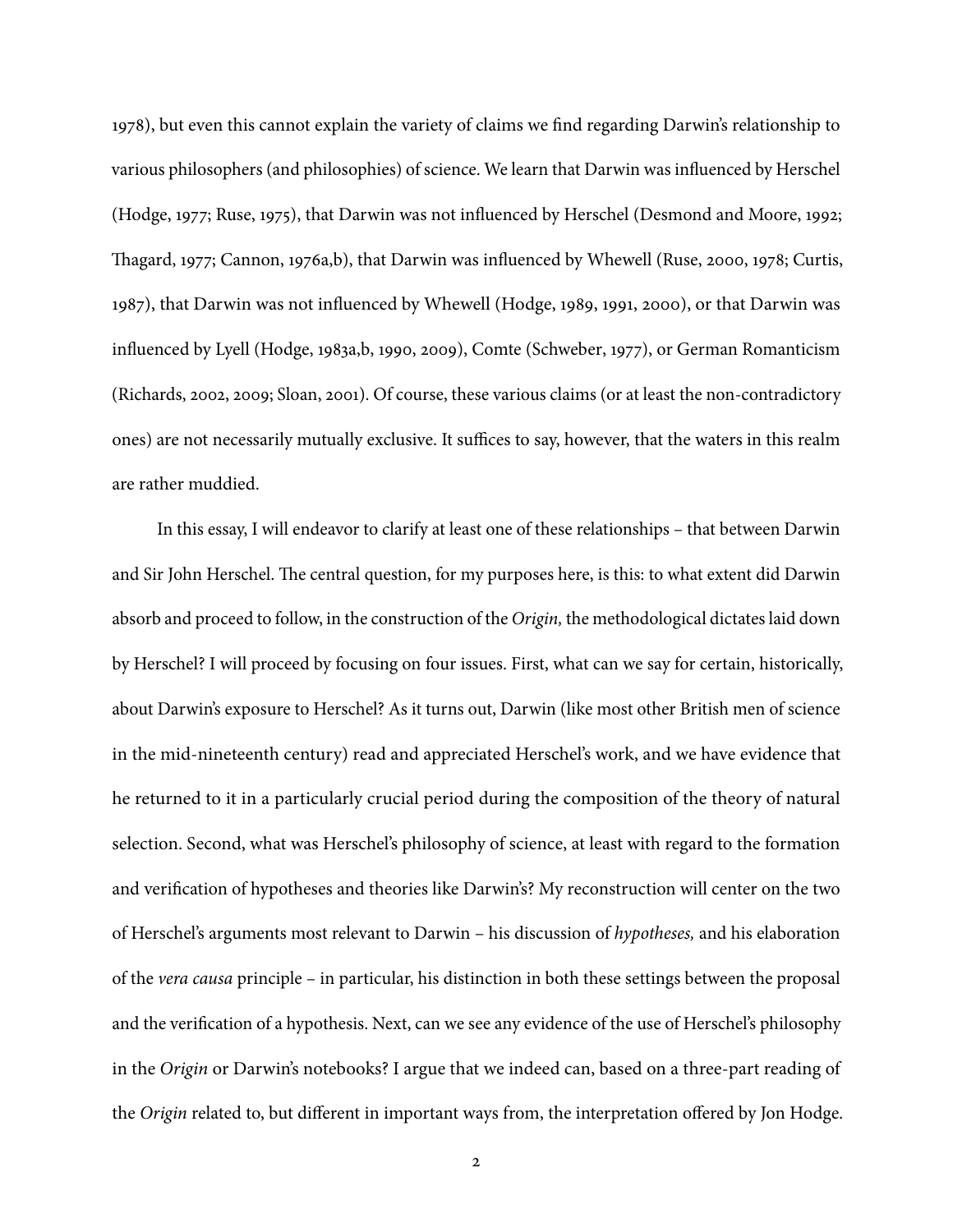Fourth and finally, we can confirm this new reading of Herschel's influence on Darwin via an analysis of Herschel's own criticism of Darwin. Herschel published little public critique of Darwin's theory (amounting to only a single footnote), but consultation of the marginalia that Herschel wrote in the copy of the Origin that Darwin sent to him is exceptionally instructive.

### **1. Darwin's Exposure to Herschel**

In 1831, as Darwin was finishing the residency requirements for his Cambridge degree, he picked up a copy of John Herschel's A Preliminary Discourse on Natural Philosophy [\(Herschel,](#page-31-8) [1830,](#page-31-8) hereafter PD), probably on the advice of his teacher, mentor, and friend, the botanist John Stevens Henslow [\(Ruse,](#page-33-1) [1975,](#page-33-1) p. 164; [Sloan,](#page-33-0) [2009,](#page-33-0) p. 27). On the 15th of February, he enthusiastically wrote to his cousin William Darwin Fox that "If you have not read Herschel in Lardners Cyclo – read it directly" [\(Darwin,](#page-30-5) [1831\)](#page-30-5).<sup>1</sup> Although we must be cautious to take Darwin's later reminiscences from his Autobiography with a healthy serving of salt, he fondly remembered this first exposure to Herschel's work:

During my last year at Cambridge I read with care and profound interest Humboldt's Personal Narrative. This work and Sir J. Herschel's Introduction to the Study of Natural Philosophy [the Preliminary Discourse] stirred up in me a burning zeal to add even the most humble contribution to the noble structure of Natural Science. No one or a dozen other books influenced me nearly so much as these two. [\(Darwin,](#page-30-6) [1958,](#page-30-6) pp.  $67-68$ )

Of course, this recollection is consistent with the view that, as Cannon put it, Darwin learned nothing

from Herschel "more complicated than that it would be wonderful to be a scientist" [\(Cannon,](#page-30-3) [1976b,](#page-30-3)

p. 118). For this we must look later.

<span id="page-2-0"></span><sup>1.</sup> Herschel's Preliminary Discourse was published as the first volume in the Cabinet Cyclopædia, edited by Dionysius Lardner.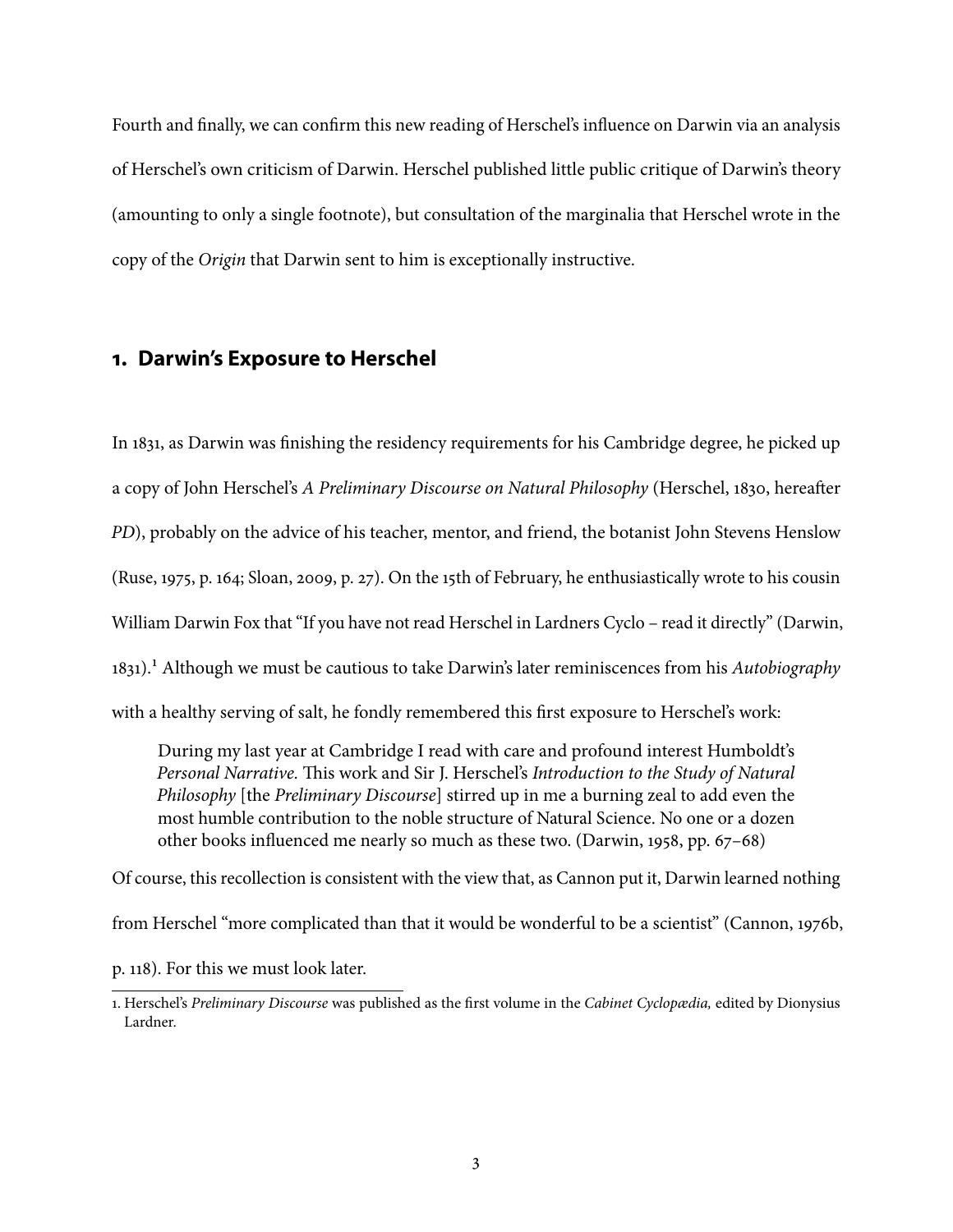The fall and winter of 1838 was a pivotal time for Darwin.<sup>2</sup> He famously read Malthus on the 28th of September, as we see in his D notebook [\(Darwin,](#page-30-7) [1838d,](#page-30-7) D 134–135),<sup>3</sup> drawing from him the important principle of superfecundity – the geometric multiplication of populations, faster than any possible arithmetic growth in available food and space. A few months later, on the 27th of November, he first writes about his twin mechanisms of differential reproduction and the inheritance of acquired characters (in his N notebook), which would remain two central elements of his description of natural selection.<sup>4</sup> Only seven pages later, we see the return of a reference to Herschel. Darwin writes of the mind of man (referring to Herschel's discussion of Bacon) that "it is (I presume – see p. 188 of Herschel's Treatise) a 'travelling instance' a – 'frontier instance'" [\(Darwin,](#page-30-8) [1838b,](#page-30-8) N 49).<sup>5</sup> We also find Herschel's Preliminary Discourse (again referred to by Darwin as "Herschel's Introd to Nat. Philosophy") on Darwin's "Books to Read" list – the last written date on the page preceding it is October 12th of 1838, and across from the entry he notes "2d time of reading" [\(Darwin,](#page-30-9) [1838a,](#page-30-9) 4v).

Only a few weeks afterward, on or just before the 2nd of December, he formulates the "three principles" grounding natural selection, which will remain the focus of his argument throughout his writing on evolution:

Three principles will account for all

- (1) Grandchildren like grandfathers
- (2) Tendency to small change especially with physical change
- (3) Great fertility in proportion to support of parents [\(Darwin,](#page-30-10) [1838c,](#page-30-10) E 58)

And, finally, somewhere between the 5th and 16th of December, he compares predatory dogs with sporting dogs, the initial use of the analogy between artificial and natural selection: "If nature had

<span id="page-3-0"></span><sup>2.</sup> For a more detailed version of this chronology, see [Hodge](#page-31-5) [\(1983b,](#page-31-5) [2009\)](#page-31-7), and especially [Ospovat](#page-32-4) [\(1981\)](#page-32-4).

<span id="page-3-1"></span><sup>3.</sup> References to Darwin's notebooks use the now standard lettering and pagination. Quotations from those notebooks, when they appear, use original spelling and punctuation, and approximate original formatting.

<span id="page-3-2"></span><sup>4. &</sup>quot;An habitual action must someway affect the brain in a manner which can be transmitted. – this is analogous to a blacksmith having children with strong arms. - The other principle of those children, which chance? produced with strong arms, outliving the weaker ones, may be applicable to the formation of instincts, independently of habits" [\(Darwin,](#page-30-8) [1838b,](#page-30-8) N 42).

<span id="page-3-3"></span><sup>5.</sup> No date appears on this page; it must be from shortly after the 27th of November.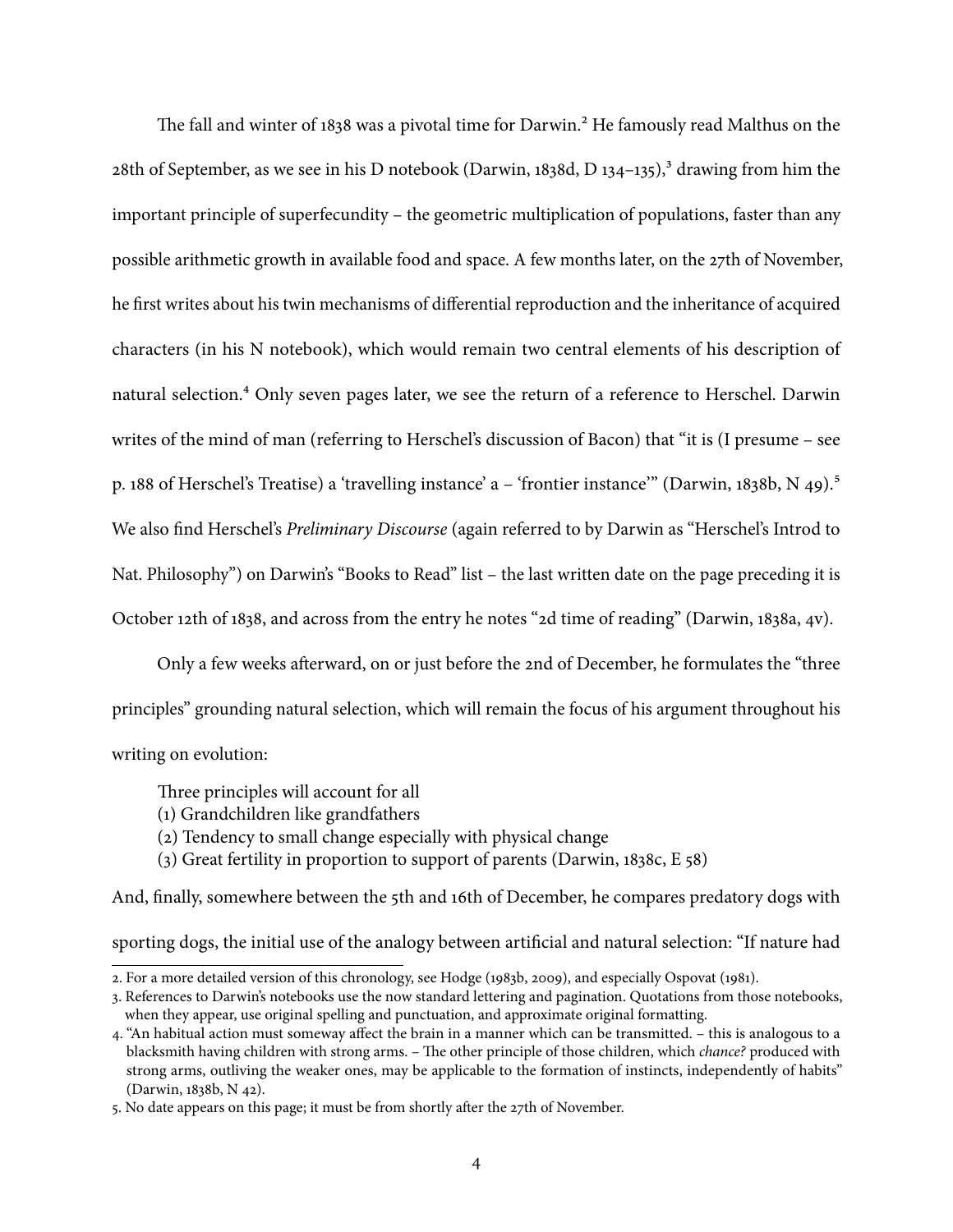the picking she would make them such a variety far more easily than man, – though man's practised judgment even without time can do much" [\(Darwin,](#page-30-10) [1838c,](#page-30-10) E 63). We thus have all the central elements of Darwin's argument in the Origin of Species falling into place over the winter of 1838 – and Darwin re-reads Herschel's Preliminary Discourse in the middle of this crucial period.

Lastly, the most direct evidence of Herschel's impact on Darwin comes from Darwin's letters.

In a postscript to a letter to George Bentham, written in 1863, Darwin writes:

In fact the belief in natural selection must at present be grounded entirely on general considerations. (1) on its being a vera causa, from the struggle for existence; & the certain geological fact that species do somehow change (2) from the analogy of change under domestication by man's selection. (3)  $\&$  chiefly from this view connecting under an intelligible point of view a host of facts. [\(Darwin,](#page-30-11) [1863\)](#page-30-11)

At least in this letter, Darwin explicitly states that belief in natural selection is to be bolstered by its

status as a (presumably Herschellian) vera causa.<sup>[6](#page-4-0)</sup>

It is thus certain that Darwin, in the middle of what was for him a very fertile period of work on the fledgling theory of natural selection, returned to Herschel's Preliminary Discourse, and he later cited Herschel's notion of a vera causa as one of the foremost methodological credentials of natural selection. Let us consider what exactly Darwin might have found in Herschel's work.

# <span id="page-4-1"></span>**2. John Herschel's Philosophy of Science**

John Herschel was, without a doubt, one of the most highly regarded figures of nineteenth-century

science in Britain. His tomb at Westminster lies near to Newton's (and next to Darwin's), and it

<span id="page-4-0"></span><sup>6.</sup> As is common in Darwin studies, there is complicating evidence here. In a letter to Hooker, Darwin laments that in a recent public lecture, Huxley "rates higher than I do the necessity of Natural Selection being shown to be a vera causa always in action." He claims, on the contrary, that "I have always looked at this doctrine of Nat. Selection as an hypothesis, which if it explained several large classes of facts would deserve to be ranked as a theory deserving acceptance; & this of course is my own opinion" [\(Darwin,](#page-30-12) [1860a\)](#page-30-12). Th[agard](#page-33-2) [\(1977,](#page-33-2) p. 356) has argued that this means that Darwin was not in fact influenced by Herschel. I believe that this letter should, as I will discuss with regard to the philosophy of Herschel, be read as emphasizing that the vera causa principle is only a very minimal criterion that any putative cause must meet. For more information, see the discussion of the vera causa principle in section [2.2.](#page-6-0)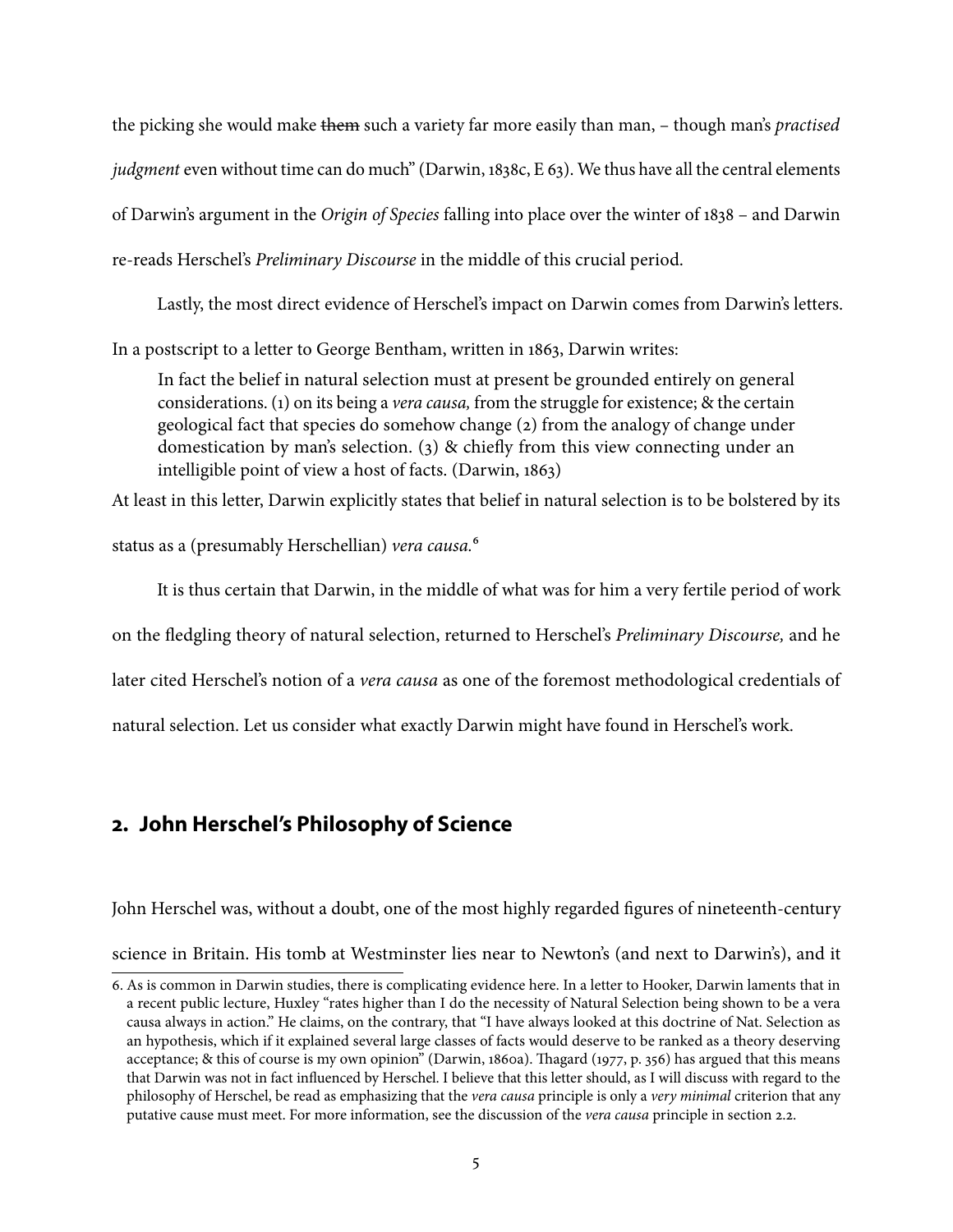is a safe bet that whenever a mid-nineteenth-century author refers to "one of our greatest natural philosophers," as Darwin did on the first page of the Origin [\(1859a,](#page-30-0) p. 1), he is referring to Herschel.<sup>7</sup> Unfortunately, philosophical scholarship on Herschel is profoundly lacking, and has occurred mainly obliquely, in relationship to Darwin studies [\(Ruse,](#page-33-1) [1975,](#page-33-1) [1976,](#page-33-7) [1978,](#page-33-4) [2000;](#page-33-3) [Schweber,](#page-33-8) [1985;](#page-33-8) [Recker,](#page-32-5) [1987;](#page-32-5) [Lennox,](#page-32-0) [2005;](#page-32-0) [Hull,](#page-32-6) [2009;](#page-32-6) [Hodge,](#page-31-0) [1977,](#page-31-0) [1992\)](#page-31-9) and in the context of several Ph.D. theses [\(Bolt,](#page-29-0) [1998;](#page-29-0) [Kavaloski,](#page-32-7) [1974\)](#page-32-7).<sup>8</sup> In addition, a fair bit of work on Herschel has been flatly confused, attempting to read Herschel as a naive Baconian inductivist – even more naive, it is said, than Bacon himself (e.g., [Agassi,](#page-29-1) [1981\)](#page-29-1).

Marvin Bolt's characterization of Herschel's overall project provides us a place to begin. He notes that "far from being a thorough-going inductivist, John Herschel emphasizes not the process by which scientific theories arise but rather the manner in which one tests, draws conclusions from, and evaluates such theories" [\(Bolt,](#page-29-0) [1998,](#page-29-0) p. 41). More precisely, Herschel emphasized the "careful *interplay* between the inductive and deductive moments ... deriving consequences from the generalizations however derived, either via inductive generalizations, which he advocated, or via hypothesized theories, which he also encouraged" [\(Bolt,](#page-29-0) [1998,](#page-29-0) p. 47). As Bolt notes [\(1998,](#page-29-0) p. 287), such an acceptance of hypotheses formed a constraint on Herschel's writing of the Preliminary Discourse: he wished to support the wave theory of light, which seemed to many of his British readers precisely the sort of hypothesis that Newton barred us from framing. Let us see, then, what Herschel considered to be the steps in proposing and evaluating a causal explanation.<sup>9</sup>

<span id="page-5-0"></span><sup>7.</sup> For biographical information on Herschel, see [Cannon](#page-29-2) [\(1961\)](#page-29-2) as well as introductions to reprints of the Preliminary Discourse [\(Partridge,](#page-32-8) [1966;](#page-32-8) [Fine,](#page-31-10) [1987\)](#page-31-10).

<span id="page-5-1"></span><sup>8.</sup> Two notable exceptions are [Ducasse](#page-30-13) [\(1960\)](#page-30-13) and [Wilson](#page-34-0) [\(1974\)](#page-34-0).

<span id="page-5-2"></span><sup>9.</sup> All explanation for Herschel is by definition causal: he claims that when we see a new phenomenon, we immediately look for "its explanation, or reference to an immediate producing cause" (PD §83). I will cite the Preliminary Discourse [\(Herschel,](#page-31-8) [1830\)](#page-31-8) from the text of the first edition, which Darwin owned [\(Darwin,](#page-30-14) [1990\)](#page-30-14), by section number, which is constant across the various reprints of the Discourse.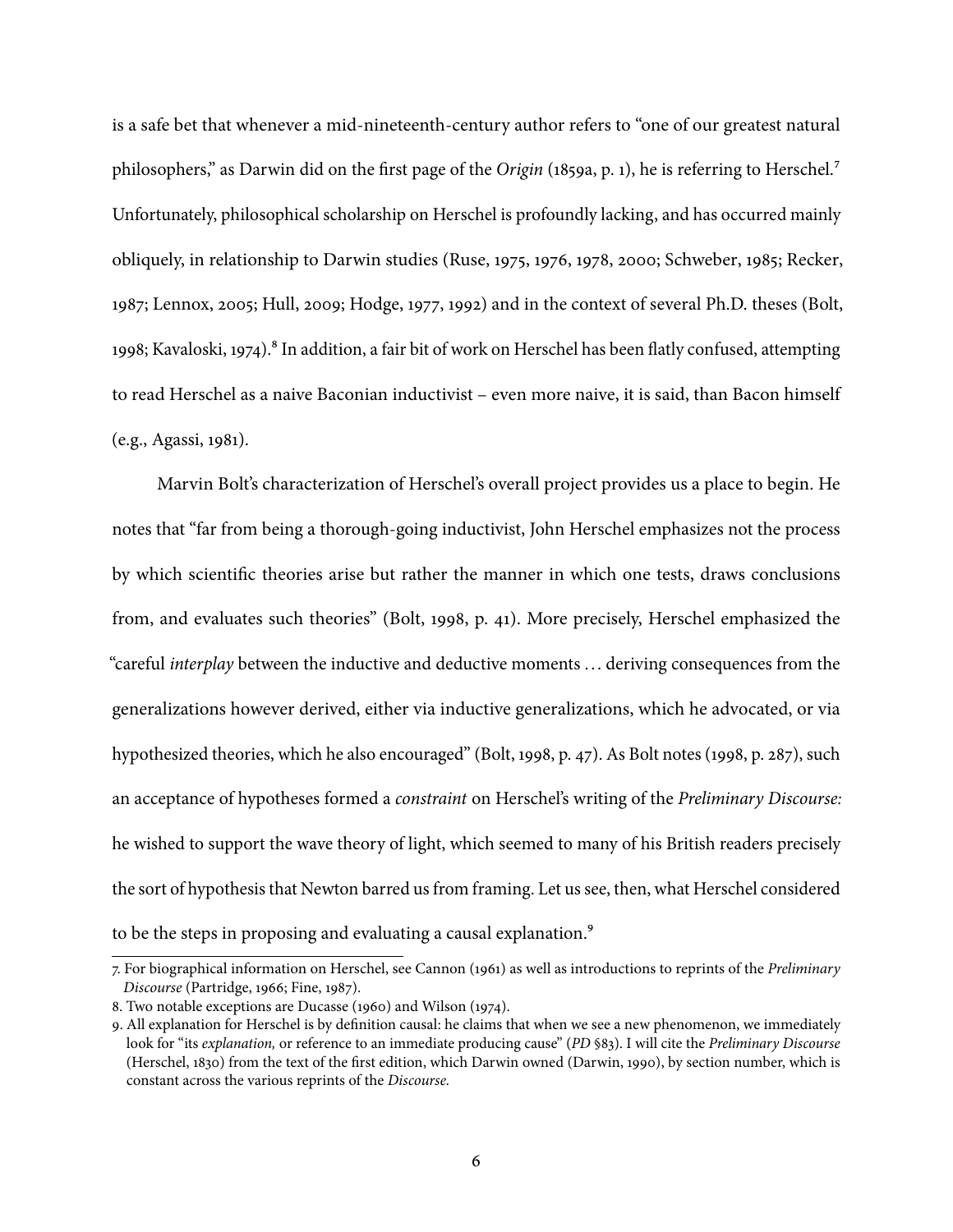#### **2.1. Hypothesis and Induction**

How do we come up with a possible hypothesis in the first place? About this process, Herschel is not particularly concerned. We might use Baconian induction, gathering "an enumeration, if not complete, ...at least of considerable extent, of [nature's] materials and combinations" (PD §129), regulated and made more sophisticated by an extensive list of inductive methods which Herschel provides us (PD §§145-162). But if such a method is not available, simply arbitrarily proposing a hypothesis is acceptable. "[W]e must not, therefore, be scrupulous as to *how* we reach to a knowledge of such general facts," Herschel argues, "provided only we verify them carefully when once detected, we must be content to seize them wherever they are to be found"  $(PD \, \$170)$ .<sup>10</sup>

#### <span id="page-6-0"></span>**2.2. The Vera Causa Principle**

We must therefore turn to the verification of a proposed hypothesis or induction. As a first constraint on the plausibility of a proposed cause, Herschel, in the tradition of Thomas Reid, turns to Newton's vera causa principle. Newton, as the first of his rules for philosophizing, wrote that "no more causes" of natural things should be admitted than are both true and sufficient to explain their phenomena" [\(Newton,](#page-32-9) [1999,](#page-32-9) p. 794). Seizing upon the "true" in this phrase, as many before him had, Herschel sought to establish a minimal criterion for the plausibility of a putative cause. He introduces the term thus:

Experience having shown us the manner in which one phenomenon depends on another in a great variety of cases, we find ourselves provided, as science extends, with a continually increasing stock of such antecedent phenomena, or causes (meaning at present merely proximate causes), competent, under different modifications, to the production

<span id="page-6-1"></span><sup>10.</sup> Note that this provides a substantial difference between the vera causa principle of Herschel and that of Reid. For one of the "foundation stones" of Reid's system "was his suspicion of, bordering on contempt for, any theories, hypotheses, or conjectures which are not *induced* from experiments and observations" [\(Laudan,](#page-32-10) [1981,](#page-32-10) p. 89). This distinction is often missed (e.g., [Hodge,](#page-31-1) [1989,](#page-31-1) p. 171).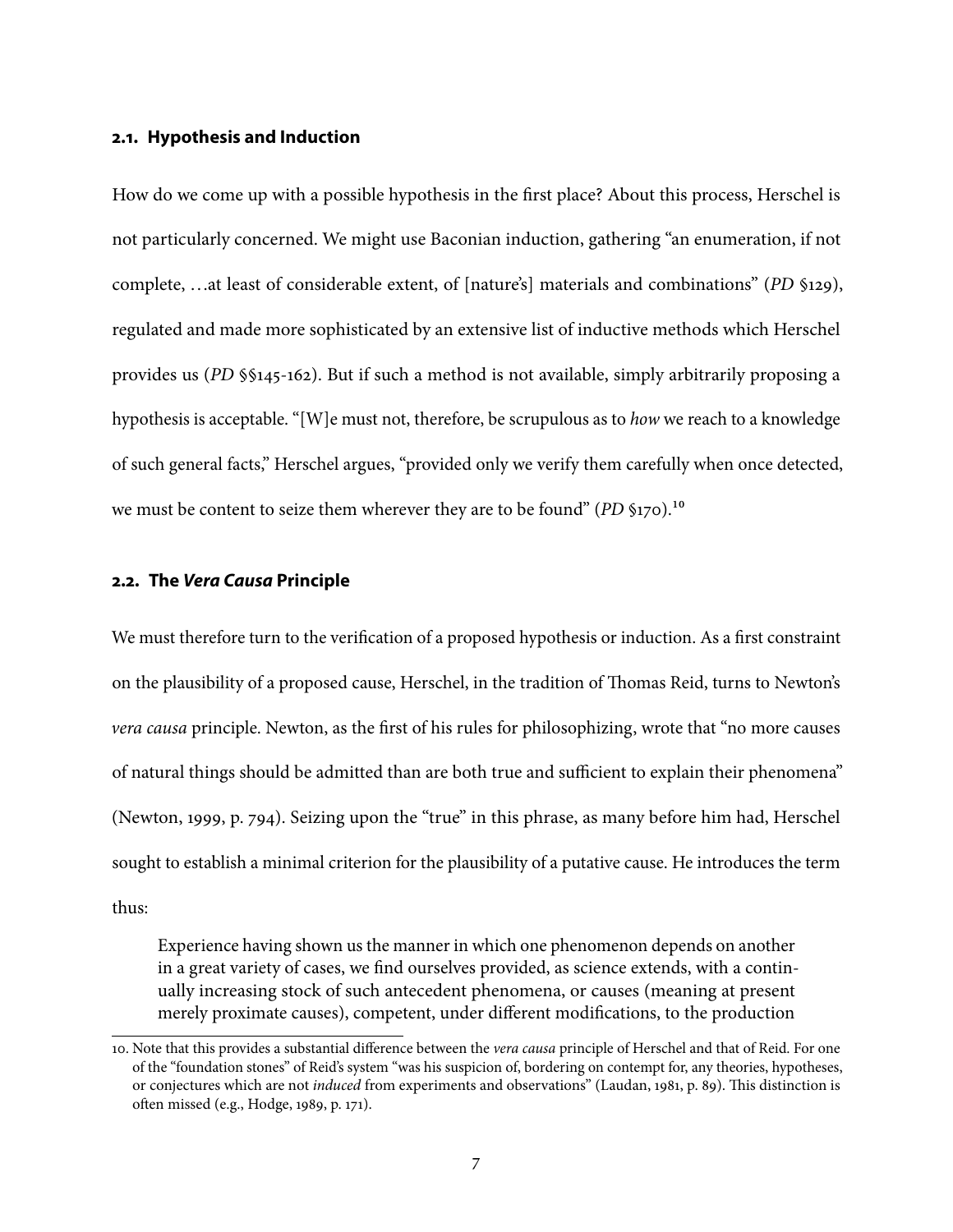of a great multitude of effects, besides those which originally led to a knowledge of them. To such causes Newton has applied the term verae causae....  $(PD \S 138)^{11}$ 

A vera causa is thus one that has, on this definition, been shown (i) to exist, and (ii) to have produced other phenomena than those which originally led to its proposal. We see the same definition of a vera causa when Herschel returns again to the subject later in the PD:

[The causal agents in any theory] must be *verae causae*, in short, which we can not only show to exist and to act, but the laws of whose action we can derive independently, by direct induction, from experiments purposely instituted; or at least make such suppositions respecting them as shall not be contrary to our experience, and which will remain to be verified by the coincidence of the conclusions which we shall deduce from them, with facts. (PD §209)

Note that this definition, in contrast with the first, makes Herschel's insistence on the production of phenomena other than those the cause was proposed to explain optional – if we cannot reach such breadth at the outset, we may content ourselves with merely proposing some cause which is analogous to a known cause and not "contrary to our experience." We will return to this point later.

This, however, is all Herschel means by a vera causa. In attempting to link Herschel to Darwin, some writers have overemphasized the notion of a vera causa, claiming that it is somehow the end result of a successful process of scientific theorizing for Herschel (e.g., [Recker,](#page-32-5) [1987,](#page-32-5) pp. 161-162; [Hodge,](#page-31-9) [1992,](#page-31-9) p. 462; [Ruse,](#page-33-7) [1976,](#page-33-7) p. 122). This is simply incorrect, as we can see by turning to Herschel's examples.<sup>12</sup> In section 140, for instance, Herschel considers the possible effects on the Earth's climate of a gradual decrease in eccentricity of the orbit of the Earth. He calls the decreasing eccentricity an "astronomical fact," and claims that such a decrease would cause a drop in the amount of solar radiation absorbed by the Earth. He concludes: "We have here, therefore, an evident real cause, of sufficient universality, and acting *in the right direction*, to account for the phenomenon. Its adequacy

<span id="page-7-0"></span><sup>11.</sup> For a careful explication of the various senses in which Herschel uses 'cause' (and hence an explanation of his reference in this quote to "proximate causes"), see [Cannon](#page-29-2) [\(1961\)](#page-29-2).

<span id="page-7-1"></span><sup>12.</sup> I lack the space here to pursue an interesting and provocative claim by [Bolt](#page-29-0) [\(1998,](#page-29-0) pp. 527–528) and [Kavaloski](#page-32-7) [\(1974\)](#page-32-7) that, because most of these examples in §§138ff. are quite similar to those in Lyell's Principles of Geology [\(1830\)](#page-32-11), we might have reason to think that a large role was played by Lyell's Principles in "magnif[ying] the vera causa method initially motivated by [Herschel's] optical work" [\(Bolt,](#page-29-0) [1998,](#page-29-0) p. 527).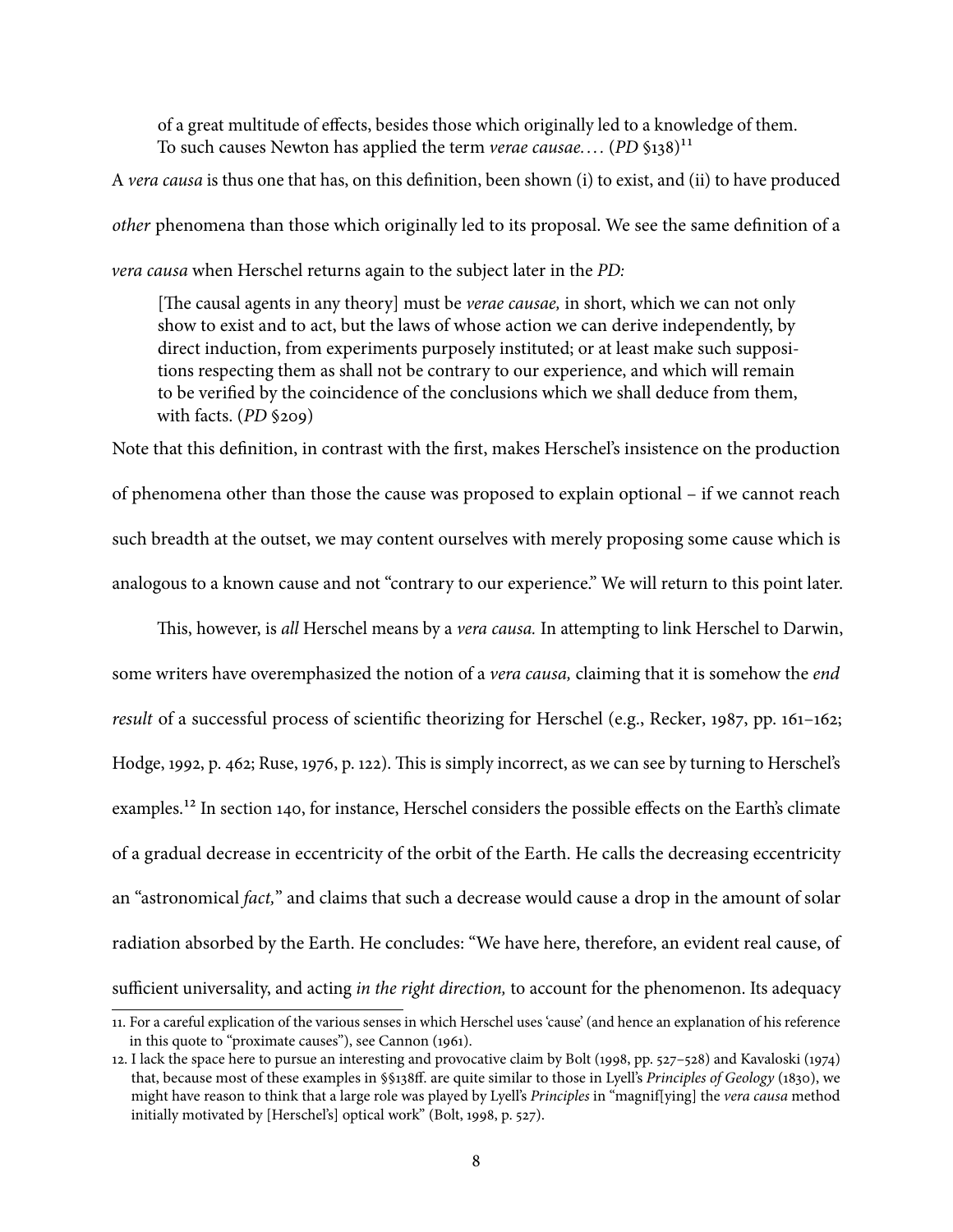is another consideration" (PD §140, orig. emphasis). This drop in eccentricity is a true cause, but it is far from a complete or verified explanation – we haven't even yet determined, for example, whether it could possibly cause the phenomenon at issue.

Deeming something a vera causa, then, functions for Herschel as a minimal criterion for continued scientific exploration, and nothing more. As Bolt notes, a given vera causa "may not be causal for the phenomenon in question, and may not be sufficient for the production of that phenomenon either in terms of its intensity or even in terms of the direction of its action" [\(Bolt,](#page-29-0) [1998,](#page-29-0) pp. 383–384). Indeed, Herschel at one point describes our probability of success in the ascription of true causes almost as though we were merely checking our known verae causae against the facts at issue: this success will depend on "the number and variety of causes experience has placed at our disposal," "our habit of applying them to the explanation of natural phenomena," and "on the number of analogous phenomena we can collect, which have either been explained, or which admit of explanation by some one or other of those causes" (PD §141). It is thus clear that the establishment of a vera causa is only a first step toward a complete scientific explanation.

What about Herschel's famed relationship to the concept of *analogy*? When elaborating the connection between Darwin and Herschel, the latter is often sloganized as focusing only on the importance of analogies for scientific explanation [\(Ruse,](#page-33-1) [1975,](#page-33-1) [1978,](#page-33-4) [2000\)](#page-33-3). Analogies are clearly important in the development of a hypothesis for Herschel. After all, the use of the vera causa principle requires us to determine whether or not the causes in any given instance may be analogous to some other, already known, vera causa, and our successfully finding a cause in some particular circumstance depends, as just quoted, on the "analogous instances" we have at our disposal. Ruse, for example, stops the argument at this point, claiming that "the key to a vera causa was an analogy" [\(1978,](#page-33-4) p. 324), and that analogy, in turn, is the key to understanding the relationship between Darwin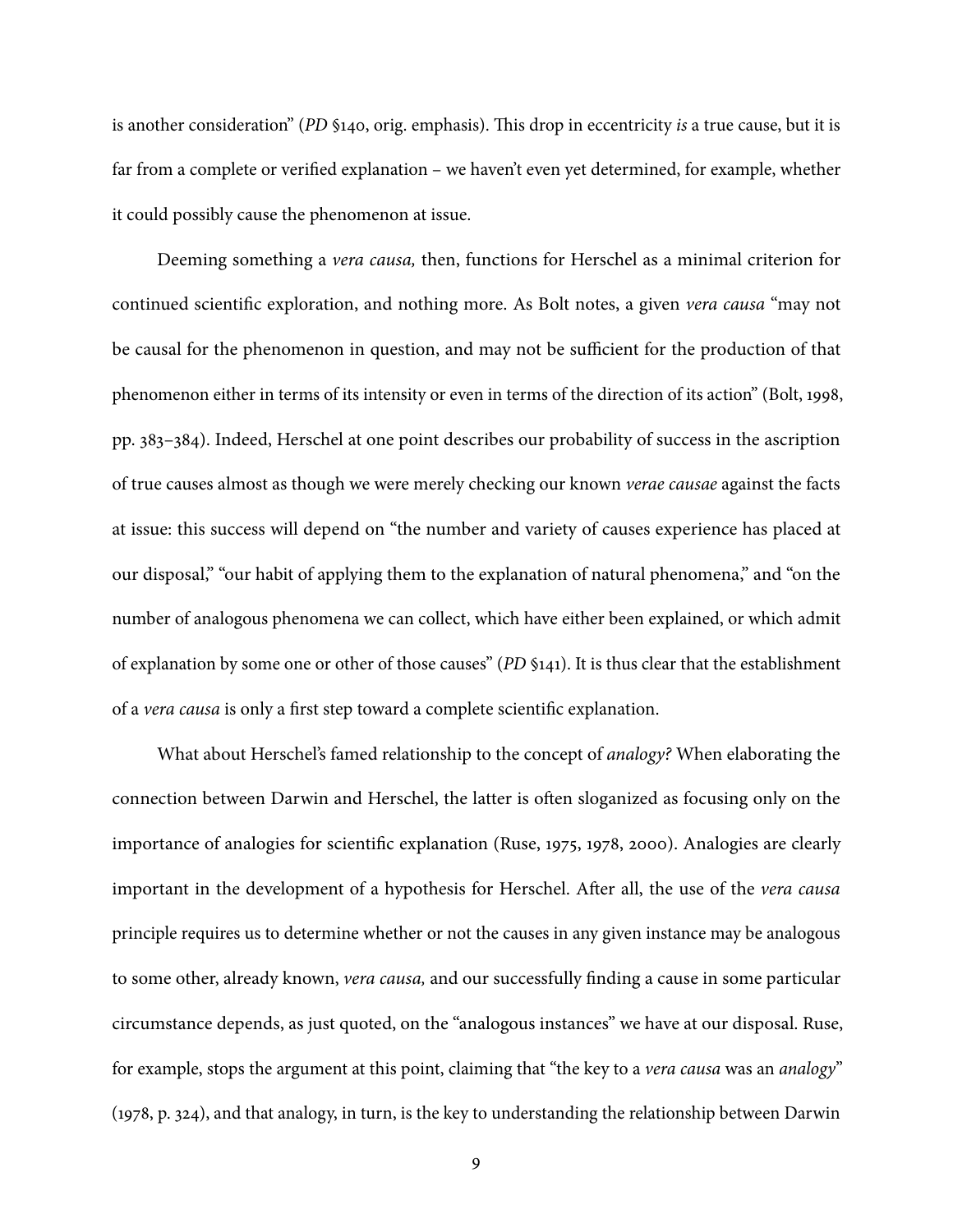and Herschel. But it should be clear from the preceding discussion, quick though it was, that this is to substantially shortchange Herschel's philosophy of science. For the vera causa principle functions as a sort of check on wild speculation (and nothing more). As Wilson notes, "analogies were valuable when true causes were manifestly beyond reach" [\(1974,](#page-34-0) p. 94). Or, to quote a longer passage from

Bolt,

analogous instances played an important role for the production of hypotheses, but the fertility of an hypothesis – the ability of an hypothesis to predict and to apply to novel phenomena – as well as the consilience of an hypothesis – the ability of an hypothesis to embrace or to explain a wide-ranging set of phenomena – provided warrant not only for the hypothesis in question but for the very method of invoking hypotheses. [\(Bolt,](#page-29-0) [1998,](#page-29-0) p. 405)

Analogy therefore features in this step just described, where we propose and evaluate the basic

suitability of a hypothesis. It is not, by any stretch of the imagination, the linchpin of Herschel's

philosophy of science.

### **2.3. Verification: Adequacy**

How, then, are we to test a hypothesis, having deemed it to satisfy the vera causa criterion? Our first

step in verification is quite simple. Herschel writes:

Whenever, therefore, we think we have been led by induction to the knowledge of the proximate cause of a phenomenon ... our next business is to examine deliberately and seriatim all the cases we have collected of its occurrence, in order to satisfy ourselves that they are explicable by our cause.... ( $PD$  §172)

This is the notion of "adequacy" referred to by Herschel in the eccentricity example. Having a legitimate possible explanation – a *vera causa* – we must now turn to see whether or not the cause at issue could possibly produce the phenomena which we have proposed it to explain. This is the first step in the verification of an induction or a hypothesis. If it fails this test, it clearly cannot be the proper explanation.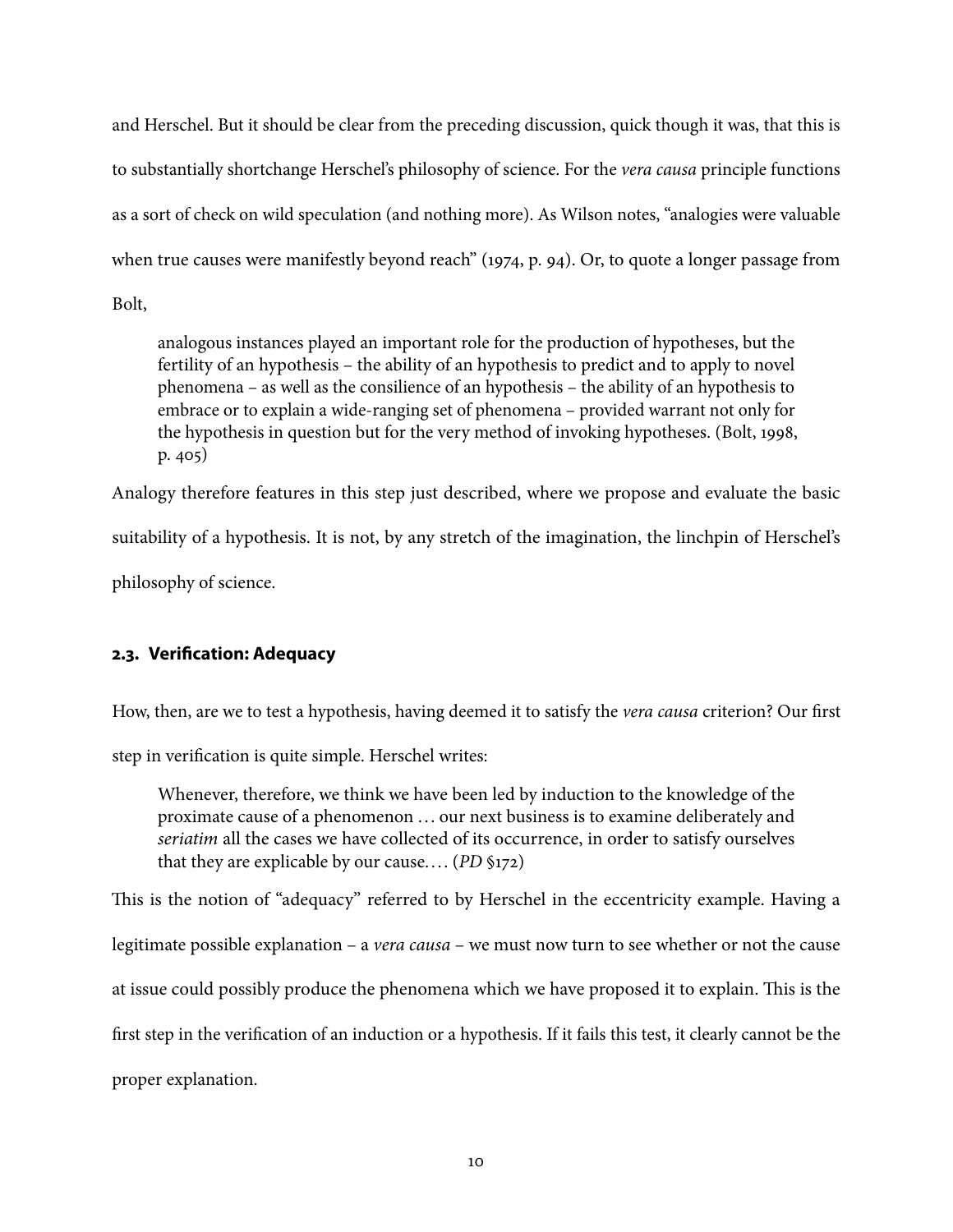We see here an instance of Bolt's apt depiction of Herschel as constantly alternating between the "inductive" and "deductive" modes of theory construction. Despite Bacon's having tarred overreliance on induction as one of the "idols," a hypothesis was, or at least could have been, initially formulated by inductive means. Herschel believes he has justified this use of induction, by a combination of his vera causa principle and his rules for inductive method. The next step, then, is to turn to the deductive mode, and attempt to derive from this new hypothesis the desired consequences.

### **2.4. Verification: Consilience**

Further, our deduction of consequences must not stop at those phenomena we initially sought to

explain, for

a law of nature has not that degree of generality which fits it for a stepping-stone to greater inductions, unless it be *universal* in its application.  $[...]$  [O]ur next step in the verification of an induction must therefore consist in extending its application to cases not originally contemplated: in studiously varying the circumstances under which our causes act, with a view to ascertain whether their effect is general; and in pushing the application of our laws to extreme cases. (PD §176)

Universality is evidently an essential requirement for novel causes in Herschel's philosophy. It is

worthy of note that Darwin scored the margin next to this passage in his copy of the *Preliminary* 

Discourse, one of only a handful of passages which he annotated [\(Darwin,](#page-30-14) [1990\)](#page-30-14).

More than simple universality, however, this sounds much like the concept of consilience,

which deserves more explication here. Consilience is a notion almost always attributed to William

Whewell, who coined the term in the second volume of his Philosophy of the Inductive Sciences (first

published in 1840). He writes there that

the evidence in favour of our induction is of a much higher and more forcible character when it enables us to explain and determine cases of a kind different from those which were contemplated in the formation of our hypothesis.... I will take the liberty of describing [this] by a particular phrase; and will term it the Consilience of Inductions.... [\(Whewell,](#page-34-1) [1847,](#page-34-1) p. 65)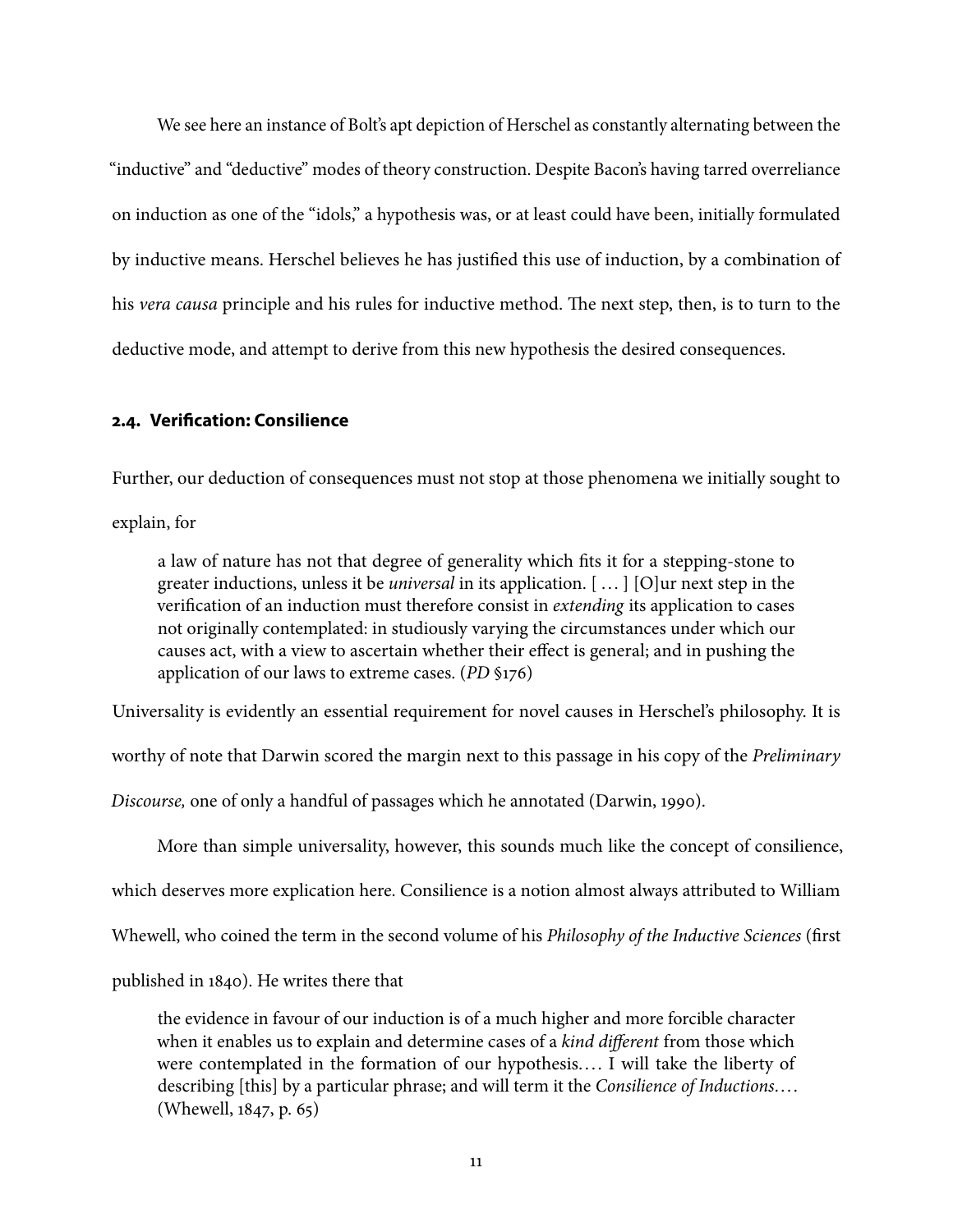Though Herschel does not apply Whewell's term (as he could not, Whewell's work not being published until a decade after his),<sup>13</sup> he clearly has an idea much like consilience in mind  $-$  both in his first definition of a vera causa, when he mandates that we know a cause in ways "besides those which originally led to a knowledge of them" (PD §138), and later, at this second step in the verification of a hypothesis. While I have no wish to pursue the priority claim here, noting the existence of consilience in Herschel will prove important when we come to evaluating his relationship to Darwin.

We can thus recap our observations regarding Herschel's view of the proposal and verification of a hypothesis. We begin with (1) hypotheses derived either by enumerative inductions or arbitrary proposition. The basic criterion of acceptability for hypotheses is that they  $(2)$  be grounded in *verae* causae, which, for Herschel, means that the causes in a given explanation either are or are analogous to causes which are known to exist. Now, how do we verify our putative hypothesis? We initially (3) ensure that the cause at issue is adequate to the production of the phenomena at issue – that is, that the cause could be responsible for the phenomena it was proposed to explain. Finally, we expand our search, via (4) consilience of this hypothesis with other and surprising data. If we have survived all these tests, we have produced a genuinely acceptable scientific explanation, by Herschel's lights.

An interesting allied question arises here: is Herschel's depiction of this process intended to be normative, or merely descriptive of how good science is in fact performed?<sup>14</sup> For if Herschel's project is merely descriptive, then alignment between Herschel's edicts and Darwin's project is unsurprising – Herschel is describing how good science is done, and Darwin is doing good science. It is clear, however, that Herschel does indeed intend his depictions of the scientific process to be prescriptive. To begin, the very method of science itself provides a normative check on the mind's "tendency to

<span id="page-11-0"></span><sup>13.</sup> Bolt cites a similar peculiarity in priority of discovery, noting that all of "Mill's Methods" are present in Herschel's Preliminary Discourse, again published some 13 years before Mill's System of Logic. Bolt proposes that we re-christen them "Herschel's Habits" [\(1998,](#page-29-0) p. 398).

<span id="page-11-1"></span><sup>14.</sup> Many thanks to José Díez and Hasok Chang for raising this worry.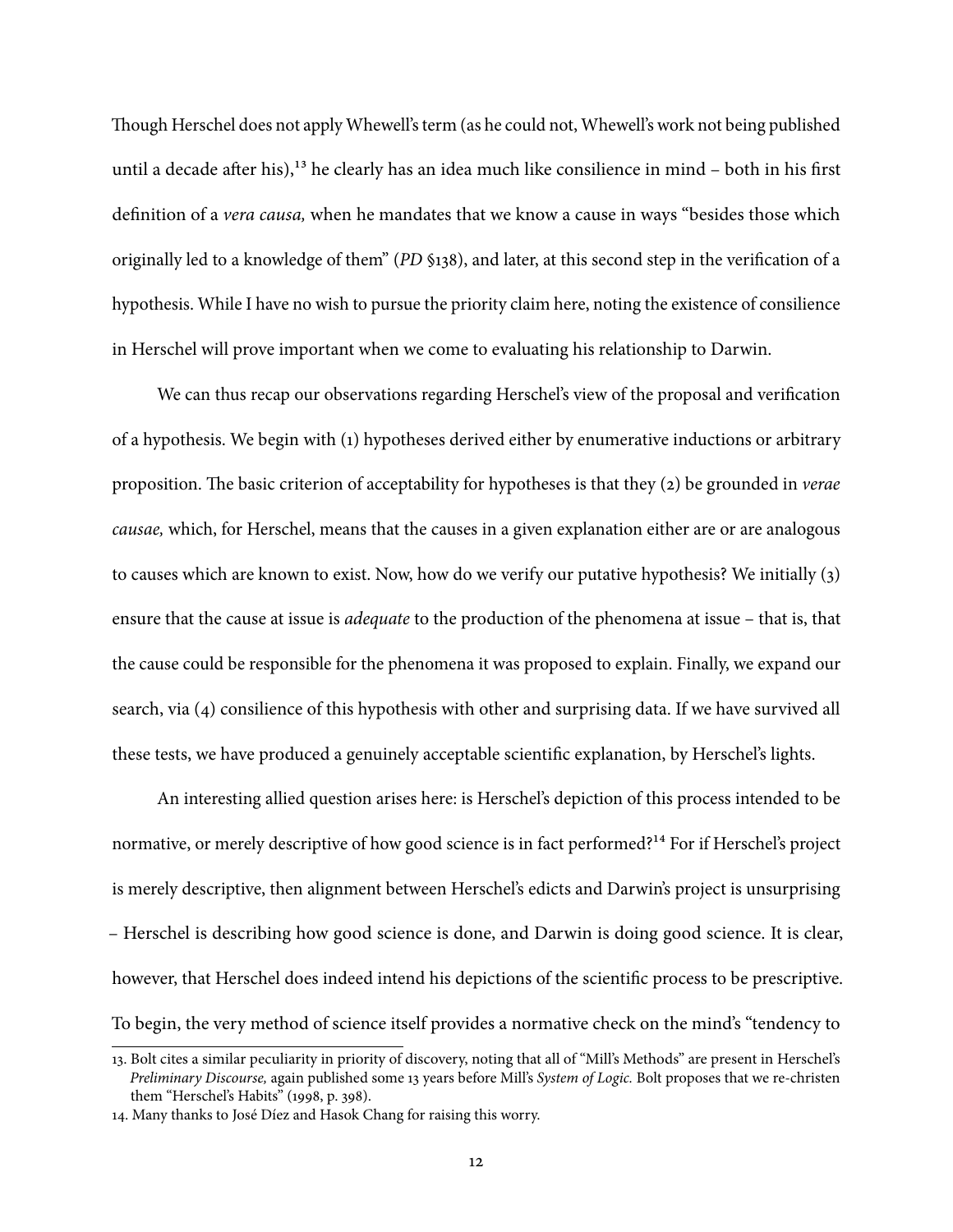rush at once upon its object, to undervalue the means in over-estimation of the end, and while gazing too intently at the goal which alone it has been accustomed to desire, to lose sight of the richness and variety of the prospects that offer themselves on either hand on the road" (PD §9). Further, while Herschel certainly believes that he is drawing on the inductive evidence of history to produce his rules for scientific reasoning, these rules nonetheless have a normative character. As he puts the matter when summarizing the next section of the work to come:

We shall state the helps which may be afforded us, in a work of so much thought and labour, by a methodical course of proceeding, and by a careful notice of those means which have at any time been found successful, with a view to their better understanding and adaptation to other cases: a species of mental induction of no mean utility and extent in itself; inasmuch as by pursuing it alone can we attain a more intimate knowledge than we actually possess of the laws which regulate our study of truth, and of the rules, so far as they extend, to which invention is reducible. (PD §108)

The "helps" to reasoning to which we may have recourse as we study the sciences, that is, have not only been historically successful (as Herschel will illustrate with manifold examples throughout the work), but careful study of them is the only way in which we will be able to improve our knowledge of causes and laws in the natural world.

If these are Herschel's methodological maxims, what are we to say about their application to Darwin's work? We must begin by considering the structure of Darwin's argument.

# **3. Darwin's Argument in the Origin**

Darwin famously claimed that the Origin constituted "one long argument" [\(1859a,](#page-30-0) p. 459), and there have been several attempts to clarify what we might consider to be the structure of this long argument. Let us review a few of these in turn, proceeding in order of increasing methodological sophistication.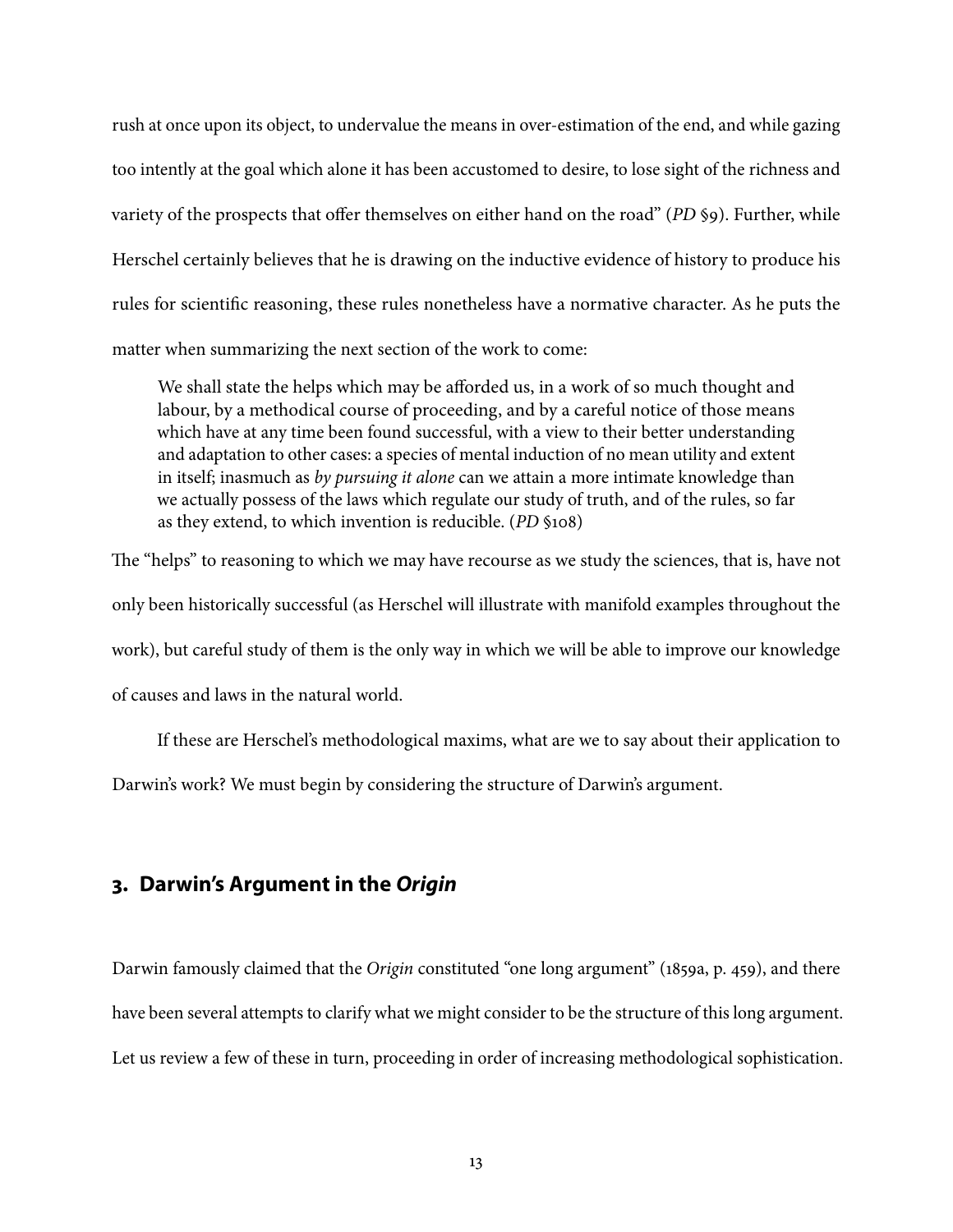#### **3.1. The Hypothetico-Deductive Model**

We may begin with the claim that the Origin is a hypothetico-deductive theory, in the Hempelian sense – that Darwin intended to postulate "laws of nature" grounded on an inductive basis of phenomena, finally deriving predictions from these by logical deduction [\(Ruse,](#page-33-9) [1971,](#page-33-9) [1975;](#page-33-1) [Schweber,](#page-33-8) [1985;](#page-33-8) [Sober,](#page-33-10) [1985\)](#page-33-10). On this reading, Darwin begins by taking the "inductive data" he collected on artificial breeding and during his voyage on the *Beagle*, then infers the "laws" of differential fitness, Malthusian superfecundity, and so forth (in chapters 1-3 of the Origin). He next attempts to derive from these laws both the claim that natural selection must occur (chapter 4), and further conclusions for other branches of the sciences (chapters 10–13).

Assertions of this structure for the *Origin* are often linked to Newton, whose mechanics is supposedly the foremost instance of a hypothetico-deductive theory. Ruse, for example, argues that Darwin fully accepted "Newtonian astronomy as the paradigm for science," and that "his aim was to be the Newton of biology" [\(1975,](#page-33-1) p. 166). He therefore consciously structured his theory in accordance with the hypothetico-deductive ideal.

Two considerations argue very strongly against this picture of Darwin's theorizing. First, the philosophical suitability of this model for looking at the Origin is questionable from the start. As Recker argues [\(1987,](#page-32-5) p. 151), any application of the hypothetico-deductive model to Darwin's case will be necessarily sketchy, as Darwin lacked any understanding of the mechanism of heredity, something which ought to constitute some of the most fundamental axioms of a hypothetico-deductive presentation of natural selection.<sup>15</sup> Further, Darwin himself argues that natural selection has not

<span id="page-13-0"></span><sup>15.</sup> Darwin's theory of pangenesis was probably worked out relatively early [\(Sloan,](#page-33-11) [1985,](#page-33-11) [1986;](#page-33-12) [Hodge,](#page-31-11) [1985\)](#page-31-11), but he clearly saw no need to argue for this theory in the Origin – it was not published until nine years later in The Variation of Animals and Plants under Domestication.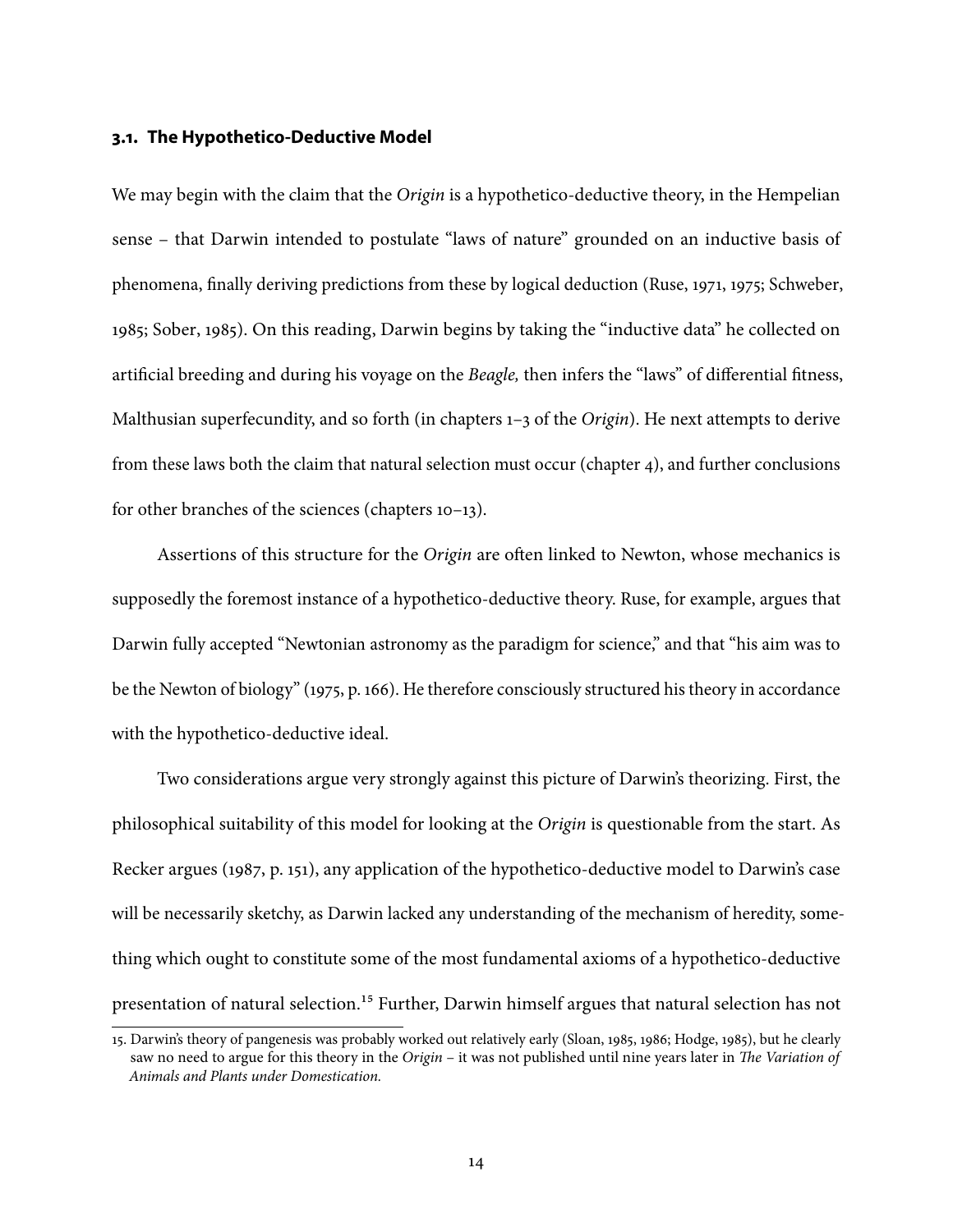been proven in chapter 4 (the location of its supposed hypothetico-deductive derivation), but rather that "[w]hether natural selection has really thus acted in nature  $\ldots$  must be judged of by the general tenour and balance of evidence given in the following chapters" [\(Darwin,](#page-30-0) [1859a,](#page-30-0) p. 127).<sup>16</sup>

Secondly, there exists a compelling historical reason to reject the hypothetico-deductive reading of the Origin. Darwin, at one point in his notebooks, does indeed consider a project which would have had such a structure, and then abandons it. Hodge writes about it at length:

The structure of this prospective project was taken directly from the precedent set by the customary interpretation of the most prestigious physical science of the day: Newtonian celestial mechanics. This science was seen to have a threefold pyramidal structure. At the base were particular astronomical observations... . In the next level up were lawful generalisations about these motions.... These were descriptive not causal laws. Finally, at the top level there are causes: the lawful causes, the lawful forces of gravitation and inertia.... Darwin's promissory project was to have such a threefold structuring. [\(Hodge,](#page-31-7) [2009,](#page-31-7) p. 54)

Such an undertaking, then, would clearly have had a hypothetico-deductive structure, modeled as it

was on explicitly Newtonian precedents. As mentioned, however, Darwin never completed this project.

Natural selection, Hodge writes, "although arising from the lawful tendencies of heredity, variation,

and superfecundity ... was never seen by Darwin to have a law of its own.... Such considerations

may have ended Darwin's aim of emulating the Newtonian consummation of Kepler's nomic legacy"

[\(Hodge,](#page-31-7) [2009,](#page-31-7) p. 68)[.17](#page-14-1) We can thus demonstrate that Darwin dabbled in the hypothetico-deductive

method and promptly proceeded to abandon it. It seems that we should as well.

<span id="page-14-0"></span><sup>16.</sup> See the similar and related arguments in [Sloan](#page-33-12) [\(1986\)](#page-33-12) and [Hodge](#page-31-2) [\(1991\)](#page-31-2). For more general considerations of the structure of the Origin, see [Hodge and Kohn](#page-31-12) [\(1985\)](#page-31-12).

<span id="page-14-1"></span><sup>17.</sup> Notably, in one of the first negative reviews of the Origin, Sedgwick indicts Darwin for having failed to follow the hypothetico-deductive method. "I must in the first place," he writes, "observe that Darwin's theory is not *inductive*,  $$ not based on a series of acknowledged facts pointing to a general conclusion, – not a proposition evolved out of the facts, logically, and of course including them" [\(Sedgwick,](#page-33-13) [1860,](#page-33-13) p. 285, orig. emphasis). Darwin's contemporaries, therefore, did not believe that his theory was structured as a generalization from an inductive base of observed facts – and believed that the theory was so much the worse off for this failing.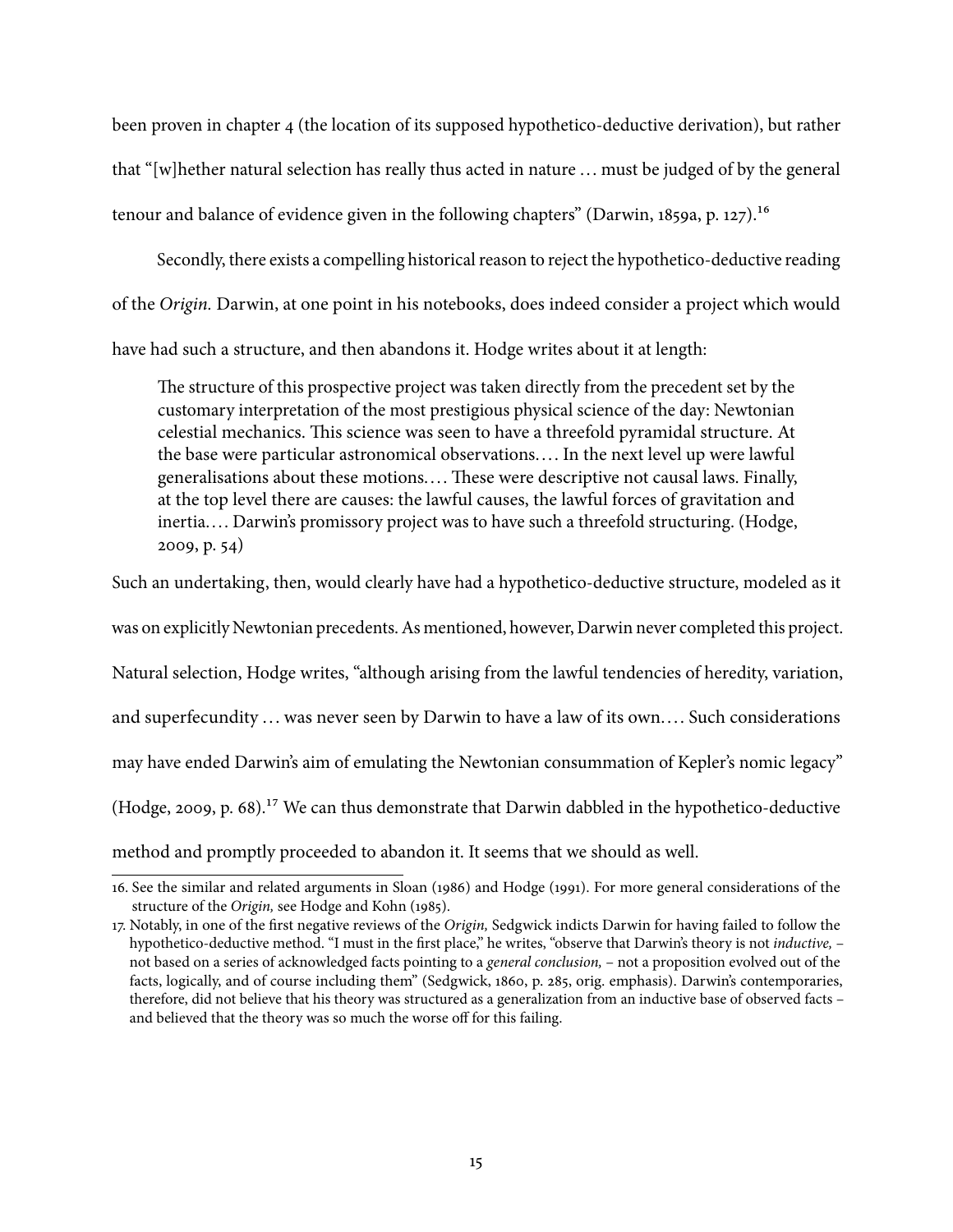#### **3.2. An Analogy and a Consilience**

Another reading has viewed Darwin as straightforwardly synthesizing two of his philosophical colleagues. Herschel, as noted in the last section, has occasionally been glossed as concerned above all with analogies. The traditional slogan for Whewell, on the other hand, is that he stands concerned first and foremost with the "consilience of inductions" – the demonstration that many disparate lines of evidence may be unified under a single putative cause [\(Recker,](#page-32-5) [1987;](#page-32-5) [Ruse,](#page-33-4) [1978\)](#page-33-4). We can find both an analogy (with artificial selection, in chapters  $1-4$ ) and a consilience (across many areas of science, in chapters 10–13) in the Origin, and here we have an explanation for the structure of its argument.<sup>18</sup> Ruse even goes so far as to claim that "the important thing is that Darwin, covering his options, wrote into his evolutionary theory both a Herschellian analogical *vera causa* and a [Whewellian] consilience" [\(1978,](#page-33-4) p. 328).

This interpretation seems unsatisfactory as well. First of all, there is the implication that these are somehow two "separate" arguments for natural selection – as if we establish natural selection's bona fides twice, once by Herschel's criteria and once by Whewell's. We have already noted, however, that Darwin does not consider the argument for natural selection concluded at the end of chapter 4 – we must rather consider the rest of the evidence for and against Darwin's proposal that comes in the remainder of the volume.

Second, it seems that Herschel and Whewell's criteria for verae causae are at least occasionally contradictory, and thus it would be challenging (to say the least) to hold one's theory to both. Whewell writes at length *against* Herschel's use of analogy, claiming that if all we want from a *vera causa* is

<span id="page-15-0"></span><sup>18.</sup> In this connection, [Ruse](#page-33-1) [\(1975,](#page-33-1) p. 162) has oddly claimed that Herschel and Whewell "differed little, if at all, with respect to 'methodological' questions." Nothing seems to me to be further from the truth. For more information on the analogy in the first chapters of the Origin, see [Sterrett](#page-33-14) [\(2002\)](#page-33-14) and [Largent](#page-32-12) [\(2009\)](#page-32-12).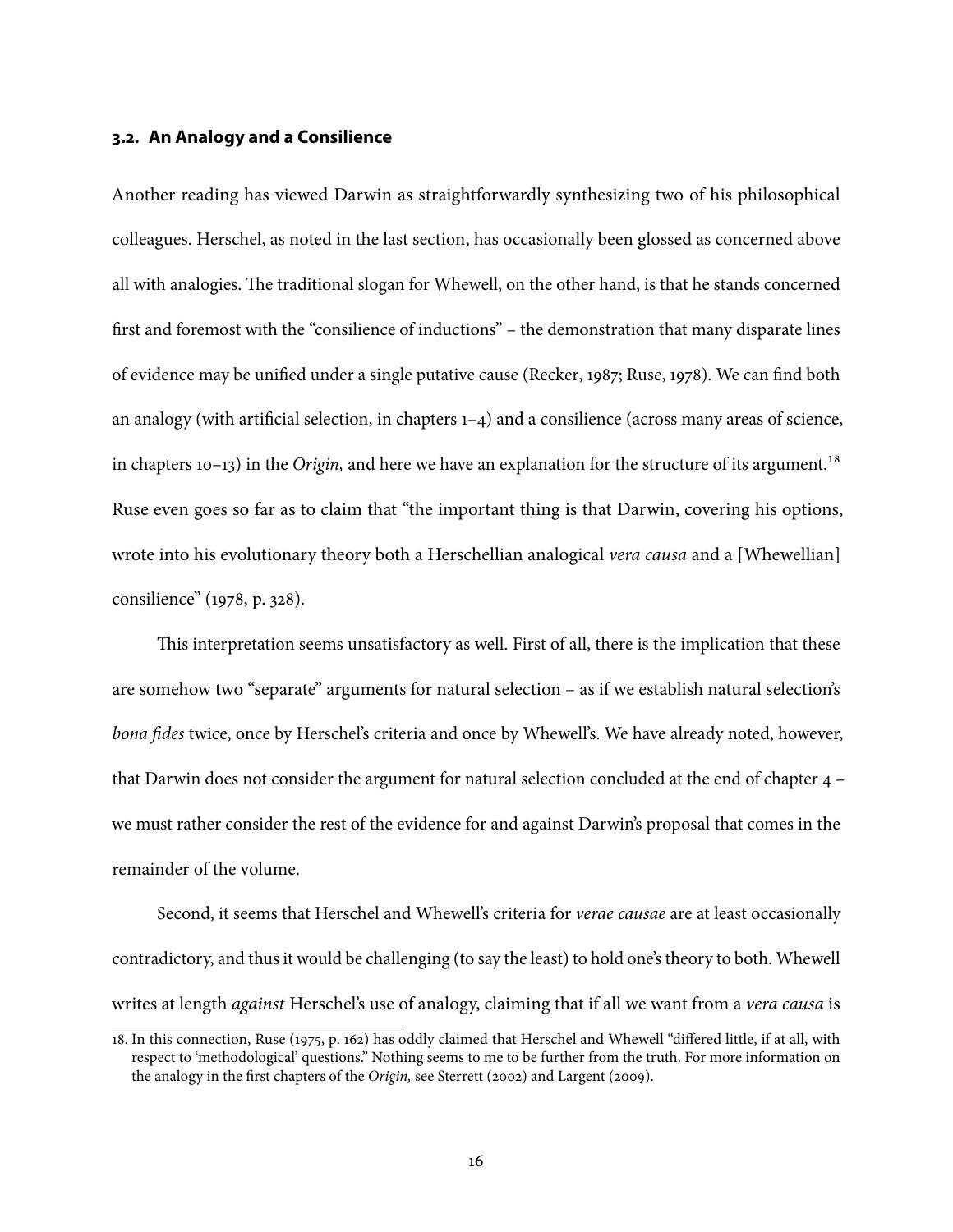"close similarity with some known kind of cause," then "[n]o forces, or virtues, or sympathies, or fluids, or ethers, would be excluded by this interpretation of *verae causae*. Least of all, would such an interpretation reject the Cartesian hypothesis of vortices; which undoubtedly, as I conceive, Newton intended to condemn" by his first rule of philosophizing [\(Whewell,](#page-34-1) [1847,](#page-34-1) p. 283). Thus, Whewell's method would (at least on his own reading) disqualify Darwin's Herschellian analogy.

Next, this analysis seems to shortchange both Herschel and Whewell. To reduce Herschel to the single concept of "analogy," as was argued in the last section, is to choose only one (and one relatively unimportant, at that) of Herschel's criteria for the proposal and verification of a hypothesis. Though I lack the space to pursue the claim fully, the same is true with the reduction of Whewell to "consilience." Whewell's neo-Kantian inclination, for example, is by now well known, and this side of Whewell's version of Newtonianism is entirely misrepresented by such an interpretation.<sup>19</sup>

Finally, and most importantly, we have a problem of anachronism here. The argumentative structure of the Origin laid down by Darwin in the E and N notebooks over the course of late 1838 would remain relatively constant throughout the *Essay*, the *Sketch*, and the *Origin*, and Whewell coined his notion of consilience in his *Philosophy*, which was not published until 1840.<sup>20</sup> Let us turn to a more fruitful analysis of the Origin, one which is directly tied to a view of Darwin's relationship

### to Herschel.

<span id="page-16-0"></span><sup>19.</sup> [Wilson](#page-34-0) [\(1974,](#page-34-0) pp. 80–83) presents the case quickly and straightforwardly. See also [Ducasse](#page-30-13) [\(1960,](#page-30-13) p. 180).

<span id="page-16-1"></span><sup>20.</sup> To my knowledge, the only relevant Whewell materials which predate the bulk of the construction of Darwin's argument are his reviews of Herschel's Preliminary Discourse, and the first two volumes of Lyell's Principles of Geology [\(Whewell,](#page-34-2) [1831b](#page-34-2)[,a,](#page-34-3) [1832\)](#page-34-4), neither of which mention consilience.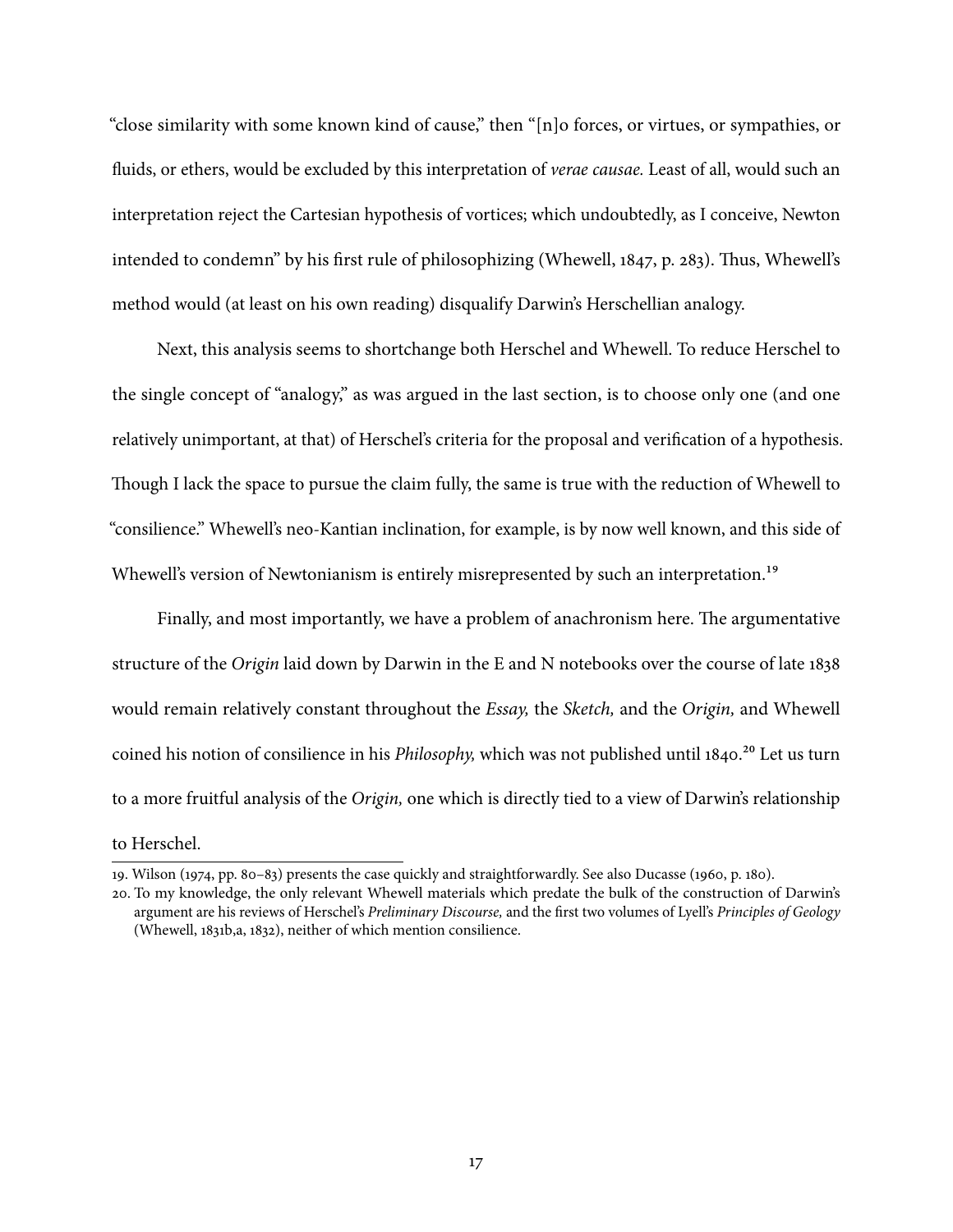### **4. The Relationship between Darwin and Herschel**

In a remarkable series of papers, Jon Hodge [\(1977;](#page-31-0) [1983a;](#page-31-4) [1987;](#page-31-13) [1989;](#page-31-1) [1992;](#page-31-9) [2000;](#page-31-3) [2009\)](#page-31-7) has argued in great detail for a tripartite reading of the Origin, and has garnered the agreement of a sizable portion of the Darwin studies community (e.g., [Lennox,](#page-32-0) [2005;](#page-32-0) [Lewens,](#page-32-13) [2009;](#page-32-13) [Waters,](#page-34-5) [2009;](#page-34-5) [Hull,](#page-32-6) [2009\)](#page-32-6). Importantly for our purposes, his view of the Origin is premised on Herschel's vera causa principle. Let us begin with his reading of Darwin.

### **4.1. Hodge on Darwin**

Hodge describes the overarching argumentative structure of the Origin as follows, explicitly connecting it to the philosophy of Herschel and related concepts in Lyell:

[W]e can see in Herschel's and Lyell's upholding of the [*vera causa* principle] the source for Darwin's taking up, in the Sketch, the following in turn: (i) the case for the existence of natural selection; (ii) the case for its competence to produce new species; and (iii) the case for its having been responsible for the production of extant and extinct species.  $(Hodge, 1977, p. 239)^{21}$  $(Hodge, 1977, p. 239)^{21}$  $(Hodge, 1977, p. 239)^{21}$  $(Hodge, 1977, p. 239)^{21}$ 

How do these three phases work in Darwin's thought, and to which parts of the argument in the

Origin do they correspond?

First, the existence phase. This consists of the analogy in the Origin's chapters one through three. We know that the selective modification of species by artificial breeding is incredibly effective this is a cause which we know to exist. Further, we can locate three features in the natural world – hereditary variation, differential reproduction, and the Malthusian pressure on population – which are sufficient to instantiate a similar selective breeding process in the wild. Thus, natural selection exists.

<span id="page-17-0"></span>21. Precisely the same division is clearly expressed in [Hodge](#page-31-9) [\(1992\)](#page-31-9).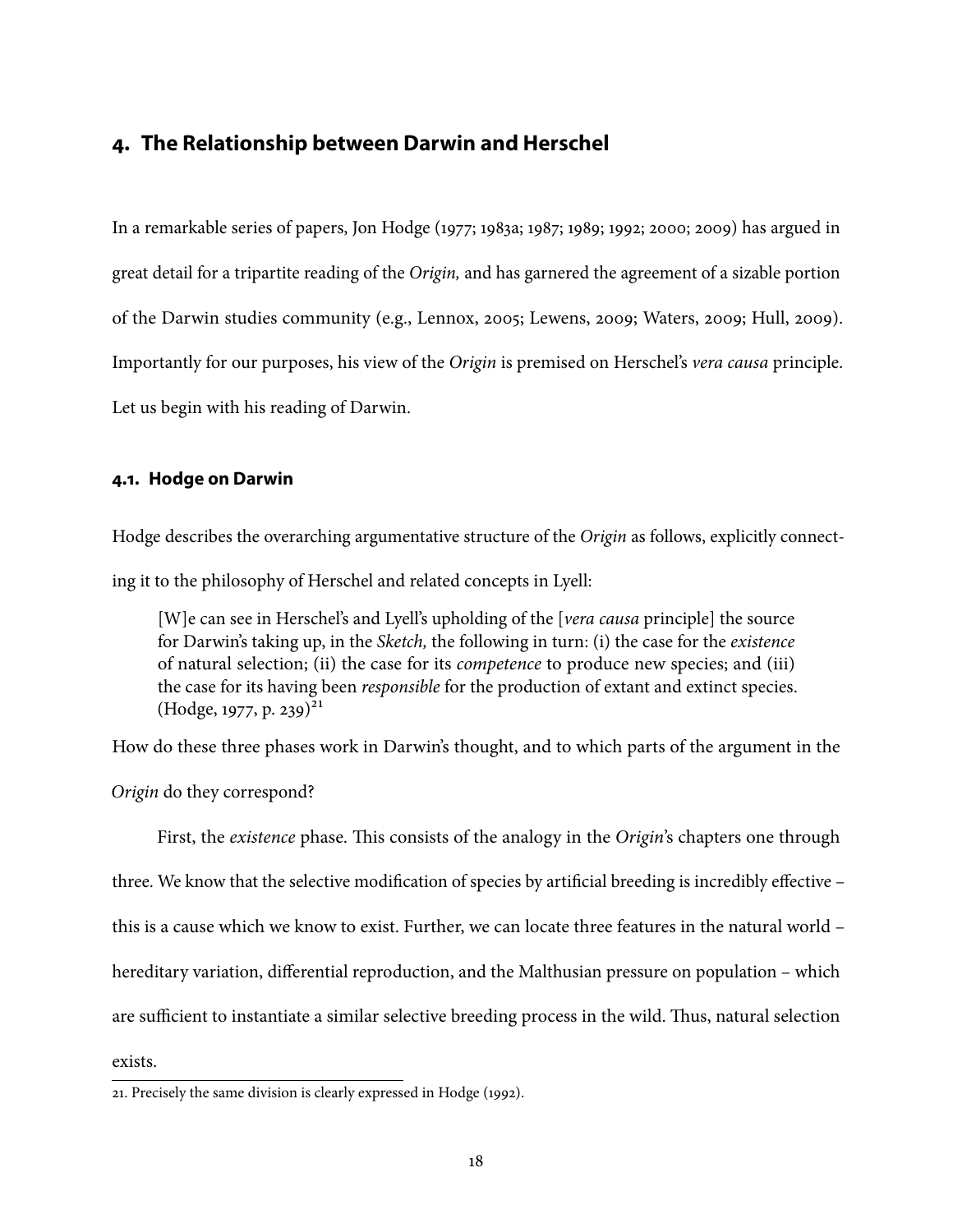Second, the primary portion of the adequacy case comes in chapter four of the Origin, where Darwin argues that this selective breeding process, which is insufficient as applied in *artificial* selection to create new species, will be sufficient, given the much more extensive time which natural selection has to work and the precision with which it can act, to produce new species which breed true. Then, chapters five through eight attempt to undercut obvious objections to this adequacy thesis.

Third and finally, chapters nine through thirteen of the Origin constitute what Hodge calls the responsibility phase, arguing that "natural selection ... is more probable, and so is to be preferred over any rival theory because it is better than any other at explaining several kinds or classes of facts about those species: biogeographical facts, embryological facts and so on" [\(Hodge,](#page-31-9) [1992,](#page-31-9) p. 463). Darwin's aim in these sections, according to Hodge, is to make the case for natural selection having been the agent actually operative in the historical production of species on the Earth.

Hodge cites much evidence in support of this reading of the Origin, far more than I could do justice to here. This explanation makes sense of Darwin's early work in his notebooks prior to the development of natural selection [\(Hodge,](#page-31-5) [1983b\)](#page-31-5), it explains Darwin's re-reading of Herschel in late 1838 [\(Hodge,](#page-31-4) [1983a\)](#page-31-4), it can help us understand Darwin's growing focus on his young theory as "publishable, public science" [\(Hodge,](#page-31-7) [2009,](#page-31-7) p. 59), and it can help explain Darwin's methodological or philosophical enthusiasm for Lyell [\(Hodge,](#page-31-13) [1987;](#page-31-13) [Hull,](#page-32-14) [1983\)](#page-32-14). All these positive cases, I agree, are quite valid.

However, Hodge mistakes Darwin's motivations, especially in the "responsibility" phase of the argument – and this misunderstanding is due to a small, but signicant misreading of Herschel. Let us look, then, at Hodge's view of the connection between these three phases of argument and Herschel's work.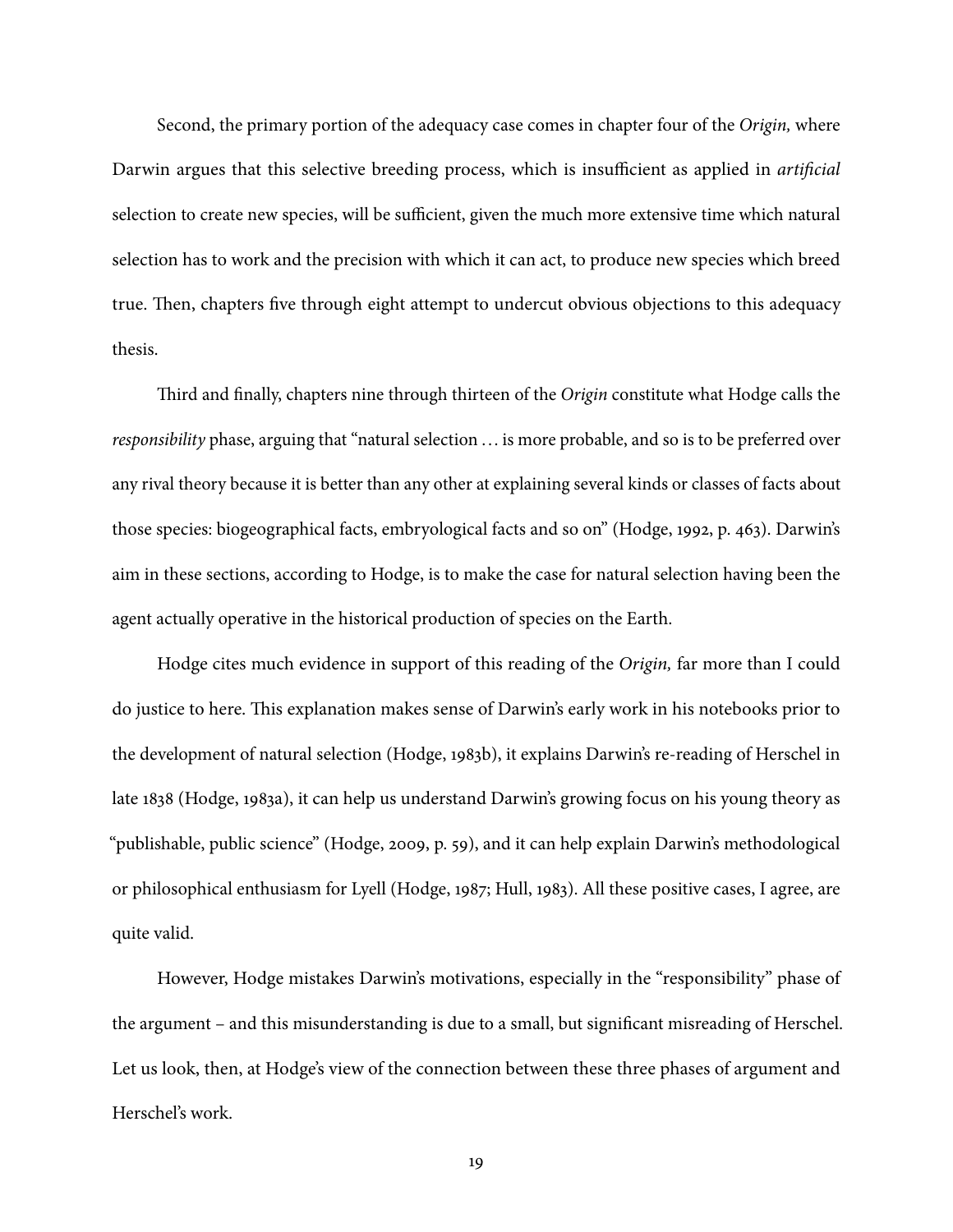#### **4.2. Hodge on Herschel**

Hodge, throughout his reading of Herschel, remains focused on the vera causa principle. Darwin's three phases of argumentation, insofar as they are traceable to Herschel, are supposed to derive entirely from a straightforward explication of Herschel's use of verae causae. Hodge writes that "we may take the whole [vera causa] rule or principle to specify the following: in explaining any phenomenon, one should invoke only causes whose existence and competence [or adequacy] to produce such an effect can be known independently of their putative responsibility for that phenomenon" [\(Hodge,](#page-31-9) [1992,](#page-31-9) p. 239).<sup>22</sup>

These three phases are thus, on Hodge's reading of Herschel, *elements* of what it is to claim that something is a vera causa. Put differently, Darwin's goal - what he has taken from his reading of Herschel – is to establish that natural selection is a *vera causa*. Thus he must establish its *existence*, adequacy, and responsibility. Based on the presentation of Herschel in section [2,](#page-4-1) I am quite doubtful that this is an accurate reading of Herschel's methodological prescriptions. First, as has already been discussed at length in section [2.2,](#page-6-0) the *vera causa* principle does *not* constitute a goal or end of scientific theorizing for Herschel. On the contrary, it is a very early and very low bar that any putative explanation must clear.

Second, even if this were the *role* of the *vera causa* principle, this three-part structure is an inadequate reading of what Herschel means by a vera causa. To begin, we know from Herschel's example of the declining eccentricity of the Earth's orbit that adequacy is an issue entirely orthogonal to whether or not a cause is a vera causa. Herschel, recall, writes of this drop in eccentricity that

<span id="page-19-0"></span><sup>22.</sup> [Hodge](#page-31-0) [\(1977,](#page-31-0) [1989\)](#page-31-1) also gives, along with this three-part reading of the Origin, a two-part reading: first, "natural selection established as [vera causa principle] cause for species" in chapters 1-3, and then "natural selection as, on balance, probably responsible for species" in the rest of the book [\(Hodge,](#page-31-0) [1977,](#page-31-0) p. 243). This collapses the "existence" and "adequacy" phases into one "vera causa" phase. My arguments will apply equally well, in general, to either of these readings.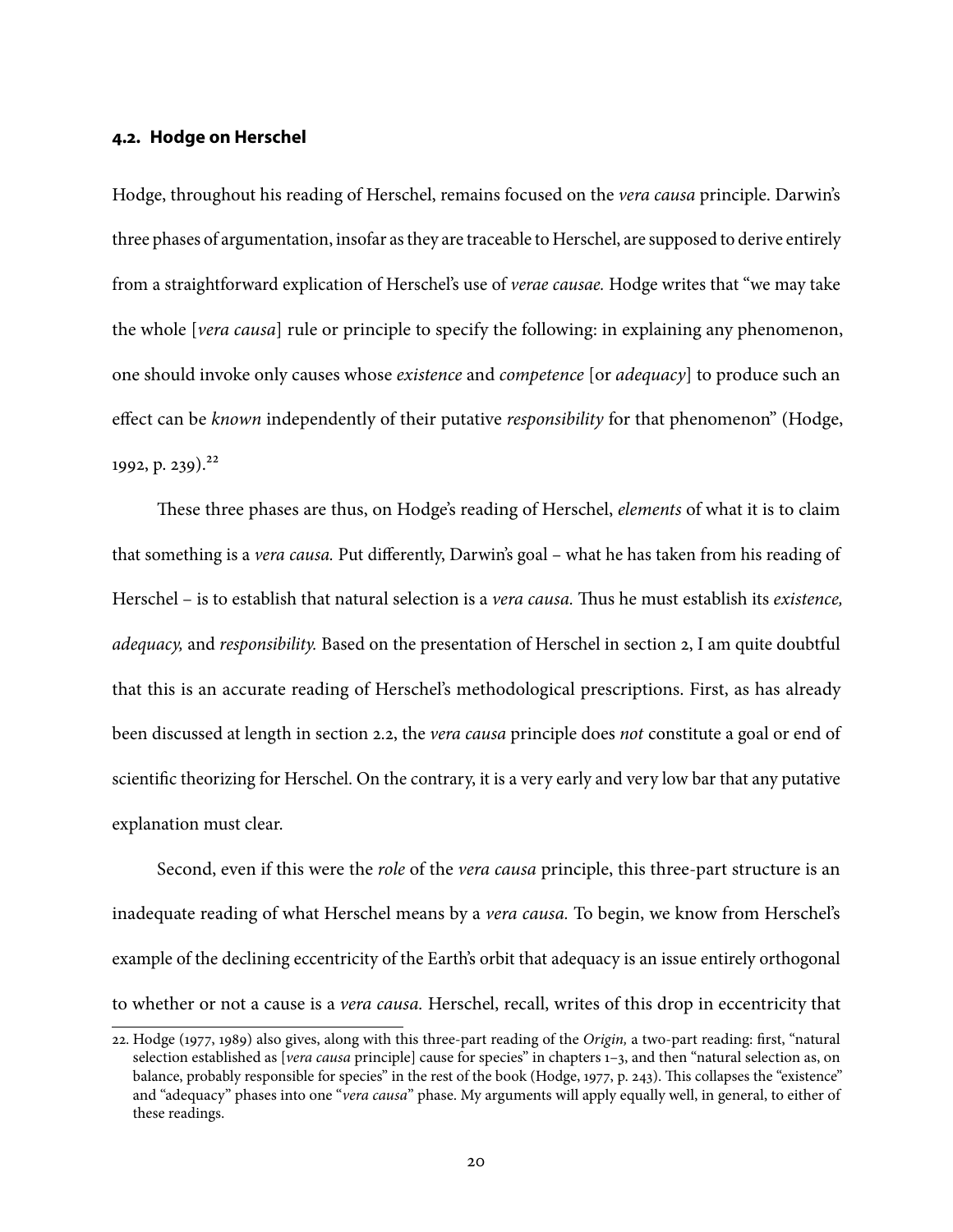"[w]e have, therefore, an evident real cause, of sufficient universality, and acting in the right direction, to account for the phenomenon. Its adequacy is another question" (PD §140, orig. emphasis).

Third and finally, responsibility in Hodge's sense is not a necessary requirement for the postulation of a hypothetical cause in Herschel's philosophy. This responsibility requirement might come from the first definition of *vera causa* in PD §138, where Herschel writes that such a cause is "competent, under different modifications, to the production of a great multitude of effects, besides those which originally led to a knowledge of them" (emph. added). But Herschel's account of explanation, as we have seen it worked out in his examples, is less strict than the emphasized portion of this quote might lead us to believe. We must have, eventually, this sort of "consilience" in order to possess a genuine causal explanation - it is one of the later steps in the verification of causal explanations in Herschel's system (and Darwin did believe he could demonstrate it, about which more later). But we need not have this sort of consilience when we propose a given causal agent. As noted above, Herschel says in his later, second definition of a true cause that a new proposed cause must be one either "the laws of whose action we can derive independently" or "at least make such suppositions respecting them as shall not be contrary to our experience, and which will remain to be verified by the coincidence of the conclusions we shall deduce from them, with facts" ( $PD$  §209). The first of these two possibilities corresponds to Hodge's responsibility and Herschel's statement from PD §138. The second, I argue, is not only different, but is the sense in which Darwin intended to propose natural selection when he initially engages with the vera causa principle.

Hodge therefore seems to slightly, yet significantly, misread Herschel. As I argued above, however, his tripartite reading of the Origin seems correct. Let us now try to combine Hodge's reading of Darwin with the elucidation of Herschel above, constructing a better view of the mark Herschel's philosophy left upon Darwin.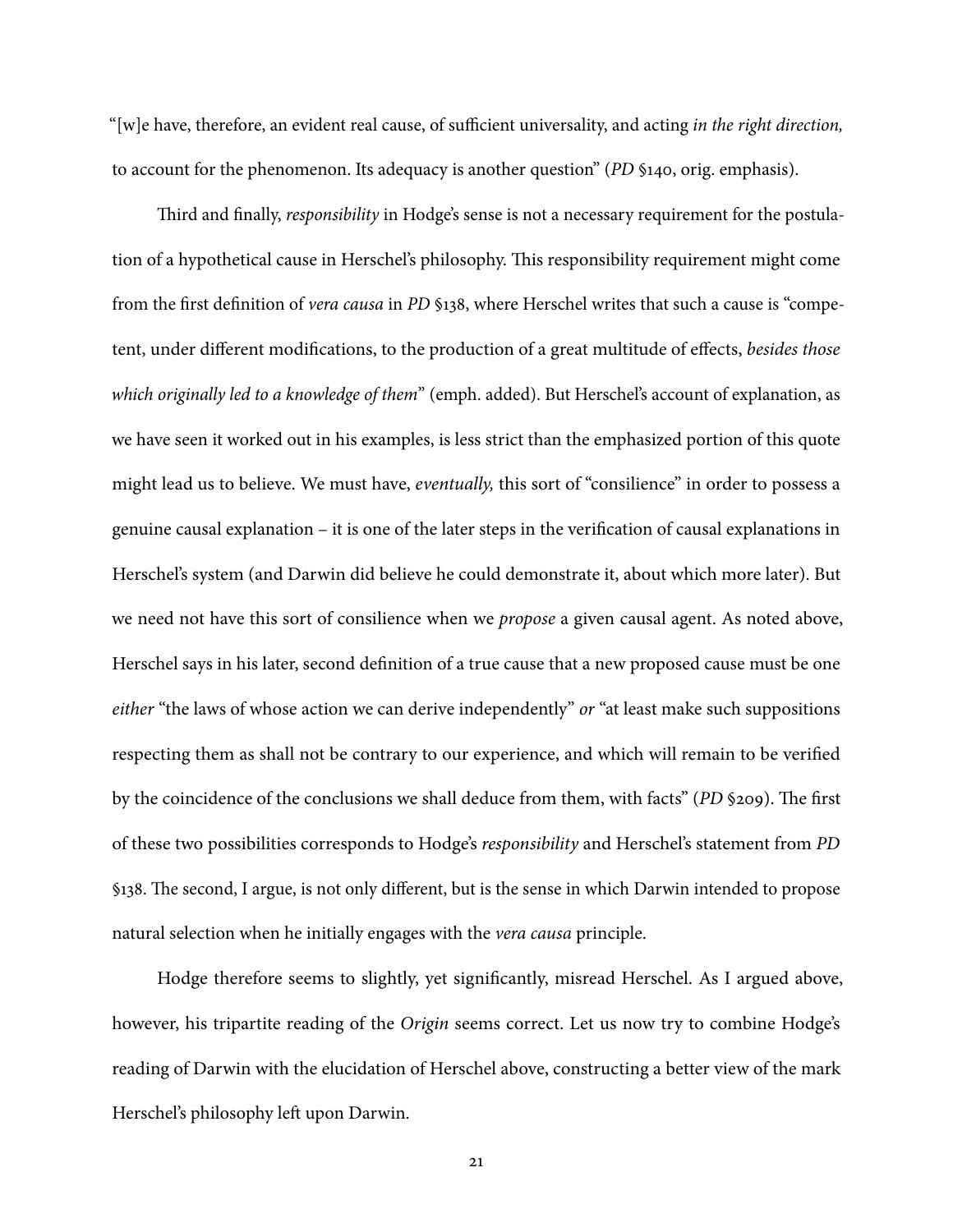### **4.3. A New Reading of Herschel and Darwin**

We can, I believe, profitably build a "Herschellian" reading of the Origin based on Hodge's three-part analysis of Darwin's argument and a cautious picture of Herschel's philosophy of science.

First, consider the analogy between artificial and natural selection in the Origin's first three chapters, or what Hodge calls the "existence" phase. This, as I have shown, corresponds quite precisely to Herschel's narrowly-drawn vera causa principle. Darwin is attempting to show here that natural selection is worthy of further study – that it is a *vera causa*. As I have argued extensively, this is, for Herschel, a necessary condition that an explanatory hypothesis must pass "to qualify it for a vera causa available in sound philosophy" (PD §138) – and nothing more. Once we have such a cause, we can add it to the list of those that "experience has placed at our disposal" (PD §141).

His argument proceeds as we would expect, according to Herschel's instruction in the Preliminary Discourse. He collects "analogous instances" from pigeon, dog, and horse breeding, as well as the "unconscious selection" of "the lowest savages" [\(Darwin,](#page-30-0) [1859a,](#page-30-0) p. 34). He attempts to bolster the analogy by as many means as he has available to him: as Sterrett argues [\(2002\)](#page-33-14), he draws an analogy between "methodical selection" and the principle of divergence, as well as a separate analogy between "unconscious selection" and the principle of extinction. Knowing full well that natural selection could not, in his day, be directly observed, he was forced to avail himself of Herschel's secondary reliance on hypothesis and analogy. Indeed, Herschel argued at one point that "[i]f the analogy of two phenomena be very close and striking, while, at the same time, the cause of one is very obvious, it becomes scarcely possible to refuse to admit the action of an analogous cause in the other, though not so obvious in itself" (PD §142). Darwin seemed to earnestly desire to present this forceful an analogy as the Origin's opening argumentative move. Whatever one might go on to say about the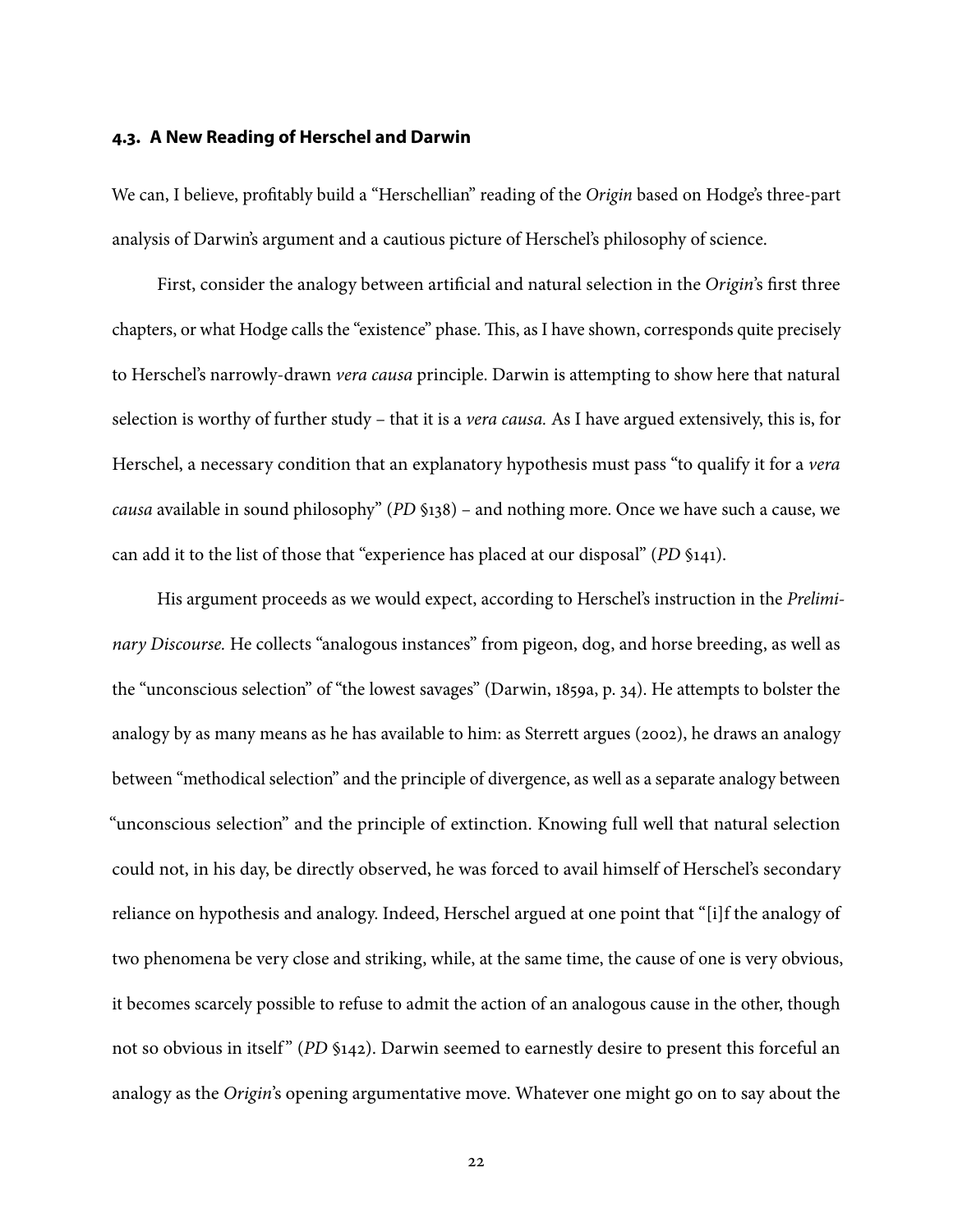adequacy of natural selection or its ability to explain a broad base of biological facts, Darwin did not want it to seem as fanciful as an ether, or the notion of "progress" present in Chambers's Vestiges of the Natural History of Creation [\(Schwartz,](#page-33-15) [1990\)](#page-33-15).

Now, as Herschel tells us, "its adequacy is another question" (PD §140). Making the adequacy case is the goal of the fourth through ninth chapters.<sup>23</sup> Contra Hodge, however, this is not part of establishing something as a vera causa (Darwin has already completed that task), but rather the first step in the verification of Darwin's hypothesis. We thus have a separation between chapters three and four. By the end of chapter three, Darwin has provided enough evidence to demonstrate that natural selection is a legitimate hypothesis with which we are permitted to work. Next, Darwin turns to the *verification* of the hypothesis as proposed. Kavaloski, though he only elaborates on this claim very minimally, agrees, arguing that the first chapters are "primarily interested in establishing the elements of his theory ... as verae causae," and the rest is "the empirical testing of the theory" [\(Kavaloski,](#page-32-7) [1974,](#page-32-7) pp. 122–123).

Thus, Darwin must next argue that natural selection operates both in the right direction and with suitable intensity to have been able to produce the array of species which we now find. The goal, that is, is to establish that natural selection could in fact have produced the phenomena that it was proposed to explain. This is exactly how Darwin proceeds in the fourth through ninth chapters, discussing first the conditions under which natural selection might have produced species, genera, families, and so forth, via the working of the principle of the divergence of character, the ways in which variation may be expected to act, and then subverting possible objections to its adequacy from the evolution of highly specialized organs, instinct, hybrids, and the geological record, among

<span id="page-22-0"></span><sup>23.</sup> Here lies a near-agreement with Hodge, who claims the same thing about chapters four through eight. I think that the ninth chapter on geological difficulties belongs better to this adequacy case than with those that come after it. [Bowler](#page-29-3) [\(1996,](#page-29-3) p. 122) makes the same case.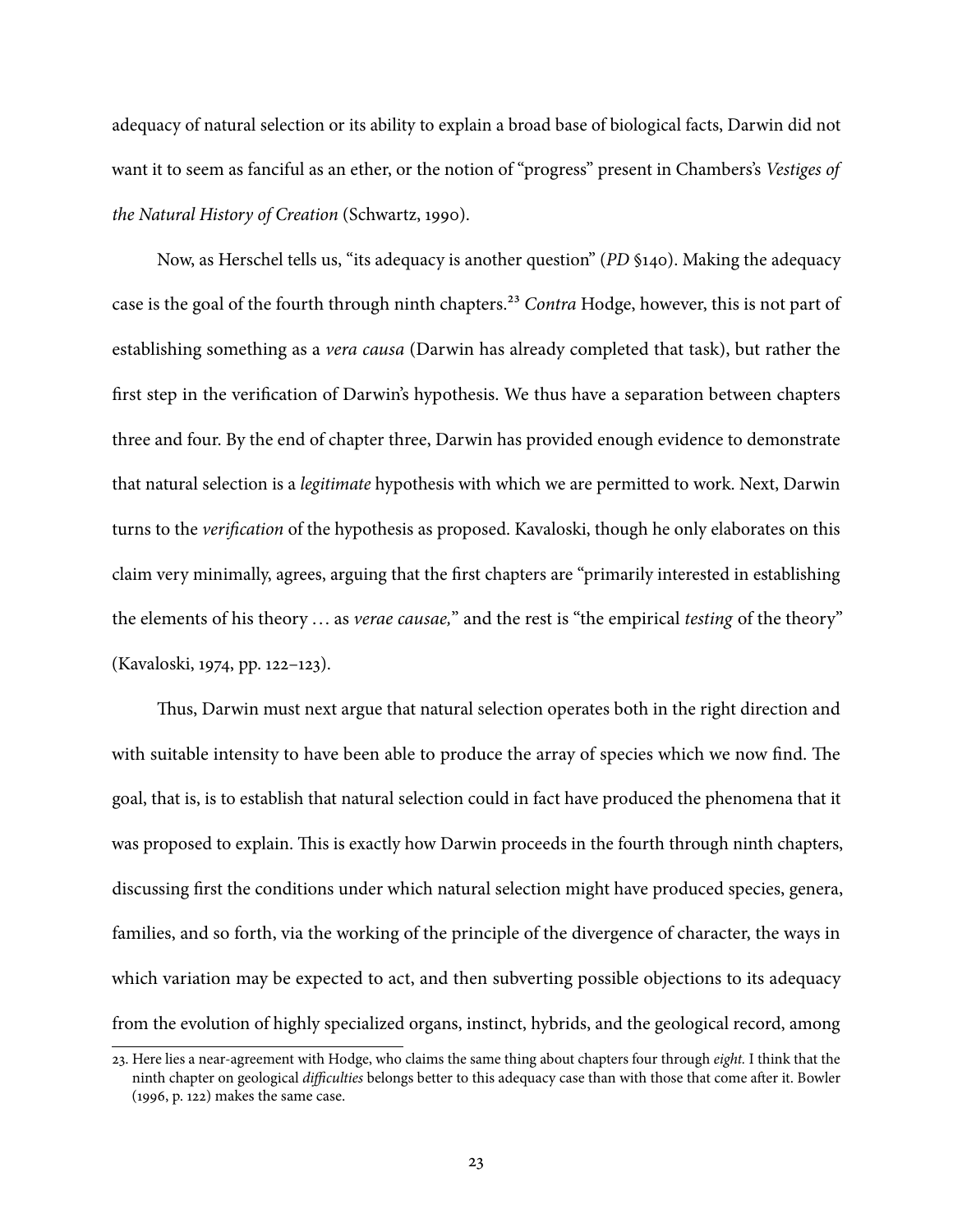others. Again, we see in this phase of Darwin's argument exactly what we would expect by Herschel's lights: having justified natural selection as a *vera causa*, he proceeds to Herschel's first step in the verification of a hypothesis, and establishes its adequacy.

Finally, the tenth through thirteenth chapters clearly constitute a consilience – but not, as several have argued, a Whewellian consilience (on pain of anachronism), nor, as in Hodge, the sort of consilience (or "responsibility") that sometimes might justify a vera causa. Rather, this is, as Herschel argues, the natural next step in the verification of a hypothesis once it has been successfully proposed and proven adequate to the phenomena at issue. "[C]ases not originally contemplated" (PD §176), as Herschel describes them, are precisely the subject-matter of this last portion of the Origin, in marked and notable contrast to the earlier argument for natural selection's adequacy. Darwin moves here to areas as diverse as geology, biogeography, classification, morphology, and embryology. By the eleventh chapter, Darwin already feels confident to say that "[h]e who rejects [the claim that each species was created at only a single point on the globe], rejects the *vera causa* of ordinary generation with subsequent migration, and calls in the agency of a miracle" [\(Darwin,](#page-30-0) [1859a,](#page-30-0) p. 352).<sup>24</sup>

We can see as well an echo of a piece of advice from Herschel which we have not yet had occasion to discuss. Herschel argues (again, presaging Whewell) that we should search for confirmations of a theory "among instances of that very kind which were at first considered hostile to [it]" (PD §180). [Ruse](#page-33-1) [\(1975,](#page-33-1) [2000\)](#page-33-3) and [Hull](#page-32-6) [\(2009\)](#page-32-6) have noted that this explains several of Darwin's comments to the effect that his explanation of embryology was the most significant of all his evidence – "my pet bit in my book," as he once referred to it [\(Darwin,](#page-30-15) [1859b\)](#page-30-15). It should indeed be seen as weighty, on Herschel's criterion: embryology, as it was often understood in Darwin's day (with focus on the progression

<span id="page-23-0"></span><sup>24.</sup> To anticipate our later discussion of Herschel's response to Darwin, in his own copy of the Origin, Herschel scores this passage in the margin and unhappily marks it with a large X.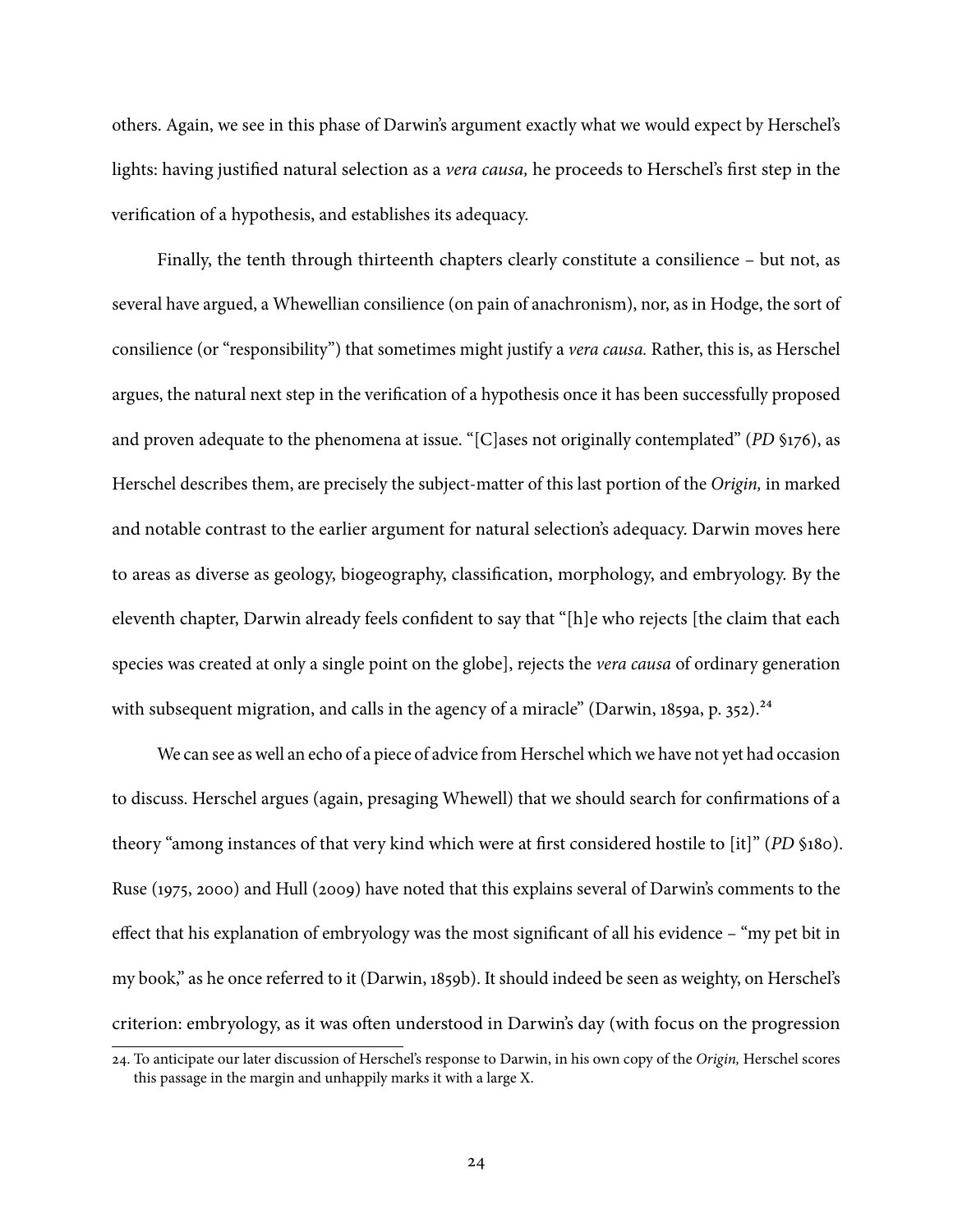inherent in development), would more naturally be read as favoring a Lamarckian view of species transformation as opposed to a Darwinian one.<sup>25</sup>

# **5. Herschel's Response to Darwin**

We now must turn to Herschel's own response to Darwin's work. Privately, as is often quoted, Darwin

wrote to Charles Lyell (some two weeks after the publication of the Origin) that

I have heard by round about channel that Herschel says my Book "is the law of higgledypigglety".—What this exactly means I do not know, but it is evidently very contemptuous.— If true this is great blow & discouragement. [\(Darwin,](#page-30-16) [1859c\)](#page-30-16)

Darwin speaks of very few other criticisms of his work in these sorts of terms – he was clearly deeply

stung by Herschel's rejection. We lack sufficient meat here, however, to see why Herschel would have

objected to Darwin's argument.

Publicly, Herschel's criticism was limited to a single footnote to the book-length version of

his *Encyclopedia Britannica* article on "Physical Geography" [\(1861\)](#page-31-14). Bolt helpfully teases out two

arguments here. First is Herschel's claim that

We can no more accept the principle of arbitrary and casual variation and natural selection as a sufficient account, per se, of the past and present organic world, than we can receive the Laputan method of composing books (pushed *a l'outrance*) as a sufficient one of Shakspeare [sic] and the Principia. Equally in either case, an intelligence, guided by a purpose, must be continually in action to bias the directions of the steps of change – to regulate their amount  $-$  to limit their divergence  $-$  and to continue them in a definite course. We do not believe that Mr. Darwin means to deny the necessity of such intelligent direction. [\(Herschel,](#page-31-14) [1861,](#page-31-14) §11, nn.)

As Bolt rightly notes [\(1998,](#page-29-0) pp.  $591-592$ ), this is a minor correction. That is, Herschel does not here

object to the form of natural selection qua law or secondary cause, but rather to the fact that Darwin

has failed to emphasize that the *acting out of this law* still requires the active intervention of a higher

<span id="page-24-0"></span><sup>25.</sup> See, for example, the presentation of the developmental context to early Darwinian theory in [Sloan](#page-33-12) [\(1986\)](#page-33-12).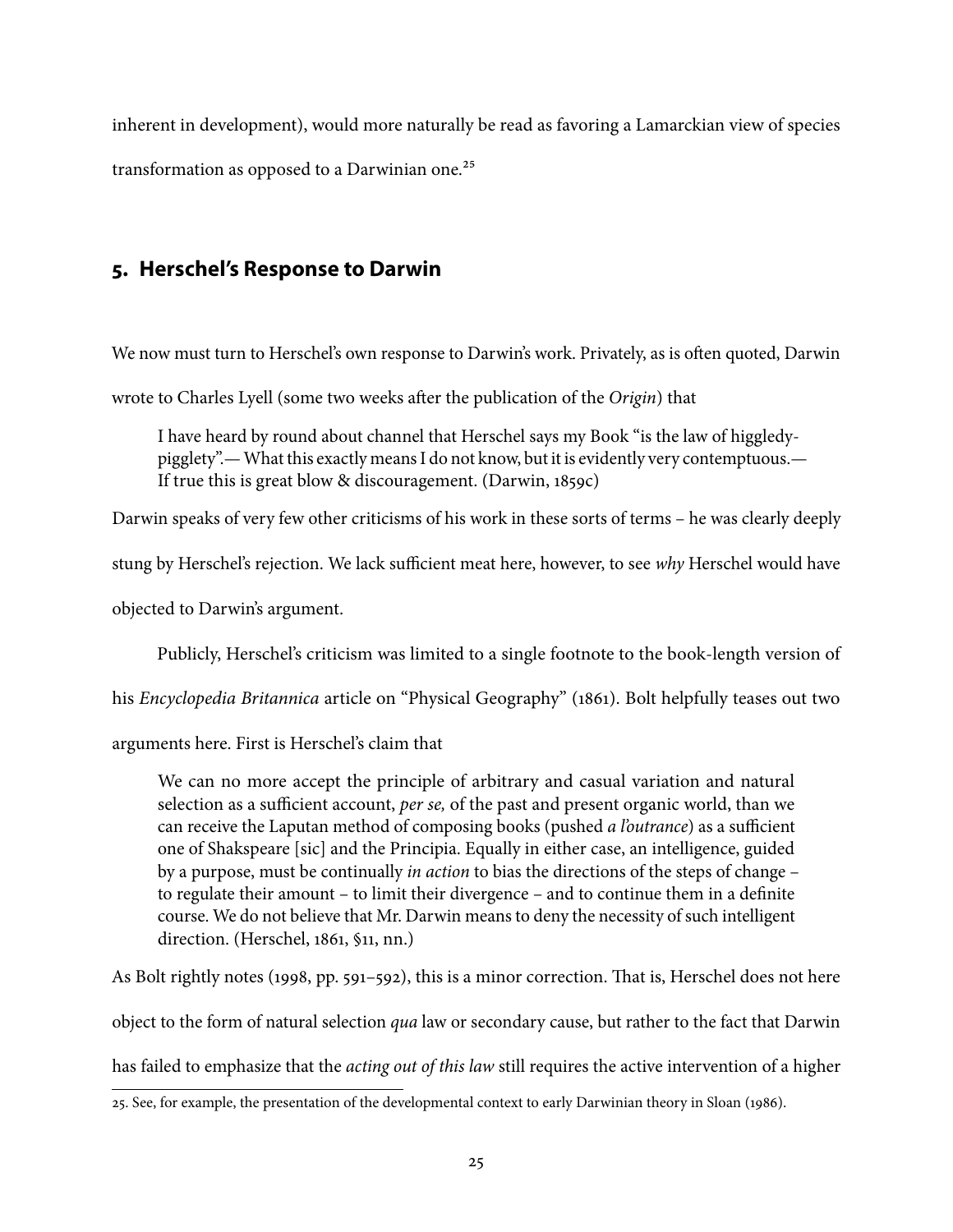#### power[.26](#page-25-0)

Herschel's footnote continues, however, and the second half strikes right at our discussion so

### far:

But [intelligent direction] does not, so far as we can see, enter into the formula of his law, and without it we are unable to conceive how the law can have led to the results. On the other hand, we do not mean to deny that such intelligence may act according to a law (that is to say, on a preconceived and definite plan). Such a law, stated in words, would be no other than the actual observed law of organic succession; or one more general, taking that form when applied to our own planet, and including all the links of the chain which have disappeared. But the one law is a necessary supplement to the other, and ought, in all logical propriety, to form a part of its enunciation. Granting this, and with some demur as to the genesis of man, we are far from disposed to repudiate the view taken of this mysterious subject in Mr. Darwin's work. (Note added Jan. 1861) [\(Herschel,](#page-31-14) [1861,](#page-31-14) §11, nn.)

The objection here seems to be that while Darwin might well have offered a vera causa – a cause that

is indeed acting and has affected the history of life – he has failed to offer a sufficient adequacy case.

In Bolt's words, "only such a full account [of evolution], which includes the laws of variations and

the causal mechanisms that give rise to them, merits the label of a theory, and even at the level of

the laws of variation and succession Darwin's account fails to meet Herschel's criteria" [\(Bolt,](#page-29-0) [1998,](#page-29-0)

pp. 593–594).

This is, however, still a fairly sketchy complaint couched in a vague footnote. Even Bolt's extrapolation that Herschel is concerned with laws of variation (however Herschel intends the "actual observed law of organic succession; or one more general") is difficult to support on this thin amount

#### of textual evidence.

<span id="page-25-0"></span><sup>26.</sup> Darwin believed this to be an exceptionally unfair criticism, leveled at him as it was by a variety of commentators, including perhaps most forcefully Sedgwick. In a letter to Henslow, he wonders "whether it was not allowable (& a great step) to invent the undulatory theory of Light—ie hypothetical undulations in a hypothetical substance the ether. And if this be so, why may I not invent hypothesis of natural selection ... & try whether this hypothesis of natural selection does not explain (as I think it does) a large number of facts" [\(Darwin,](#page-30-17) [1860b\)](#page-30-17). If the wave theory of light required no reference to a creator, and violated none of the canons of sound inductive reasoning, why, Darwin protests, does natural selection?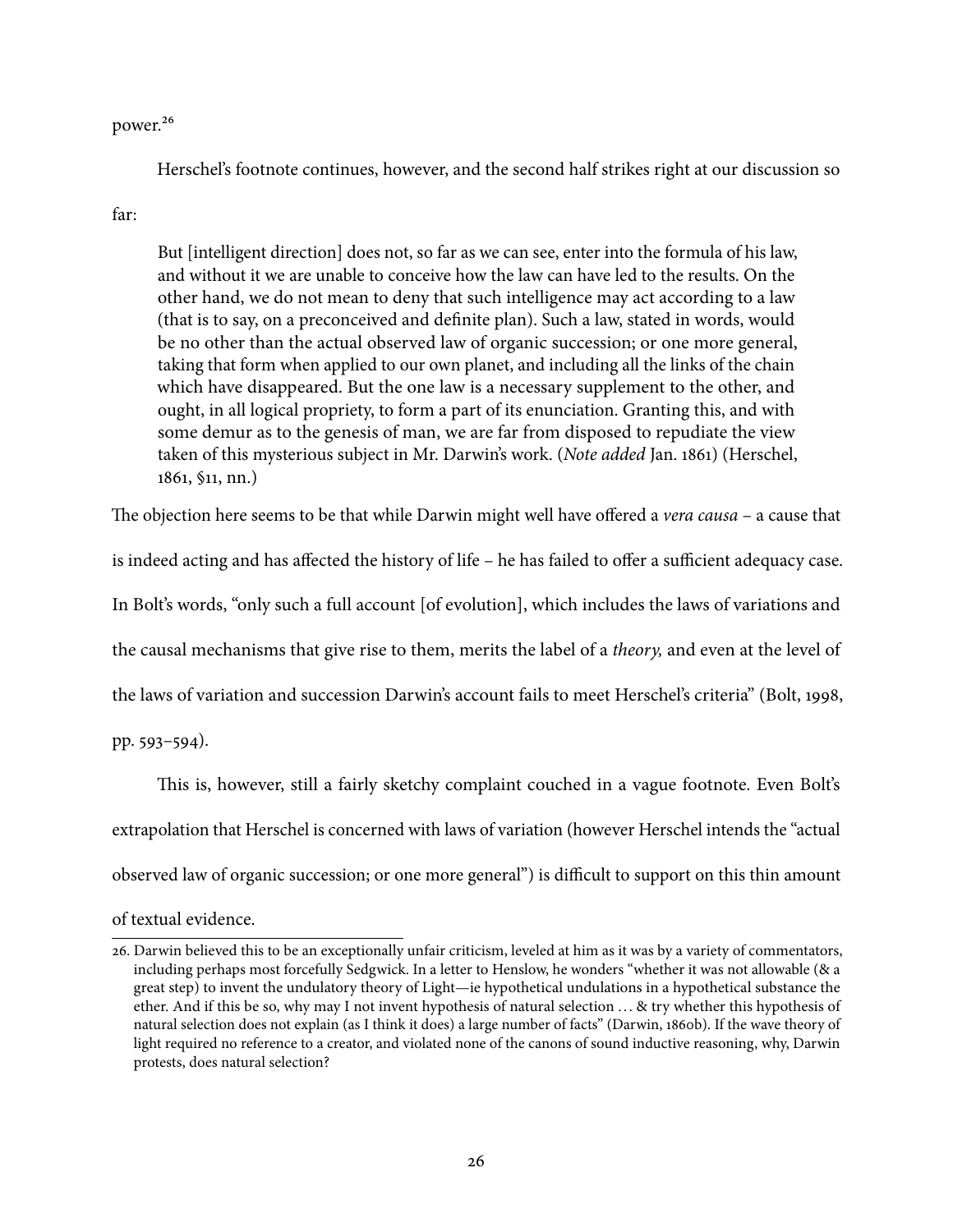Clarity may be gained by turning to Herschel's own marginalia to his copy of the Origin, sent to him by Darwin.<sup>27</sup> Herschel marked up the volume fairly extensively, concerned more than anything, it seems, with locating places where Darwin's exposition appears to contradict itself.

In the first few chapters of the Origin, we see Herschel concerned with the worry that would make up his first argument – the location of the active *power* driving natural selection. In chapter one, Herschel underlines Darwin's claim that "nature gives successive variations; man adds them up in certain directions useful to him. In this sense **he** may be said to **make** for himself useful breeds"  $(p, 30)$ .<sup>28</sup> In the fourth chapter, he marks many instances of Darwin's attribution of activity to nature itself: "She can act on every internal organ" (p. 83), "Man selects only for his own good; Nature only for that of the being which she tends" (p. 83), "**should plainly bear the stamp of far higher** workmanship?" (p. 84), all of these passages marked with a 'C' in the margin that appears to be Herschel's code for 'contradiction.'

In the fifth chapter, then, we see Herschel's more substantive complaint, in an annotation below the last paragraph of the chapter on page 170:

D. recognizes an unknown cause of slight individual differences – but claims for "natural" selection" the character of a "sufficient theory" in regard to the results of those differences. In the final paragraph of the chapter, just above, Herschel has underlined Darwin's claim that "*a cause* for each [variation] must exist," setting it against the double-underlined claim that natural selection "gives rise to all the more important modifications of structure." Which is it, Herschel seems to ask – the causal production of the variations or natural selection – that holds primary responsibility for the observed outcomes? And if the correct answer is "both," then how can we leave the cause of variation unknown?

<span id="page-26-0"></span><sup>27.</sup> Inscribed "From the Author" on the first page. The volume is now present in the Herschel Family Archive at the Harry Ransom Center, University of Texas at Austin. My thanks to Stephen R. Case for providing these marginalia, which I have edited and released in the public domain at <https://github.com/cpence/herschel-origin-marginalia>.

<span id="page-26-1"></span><sup>28.</sup> Herschel's single underlines are indicated by italics; double-underlines by bold italics.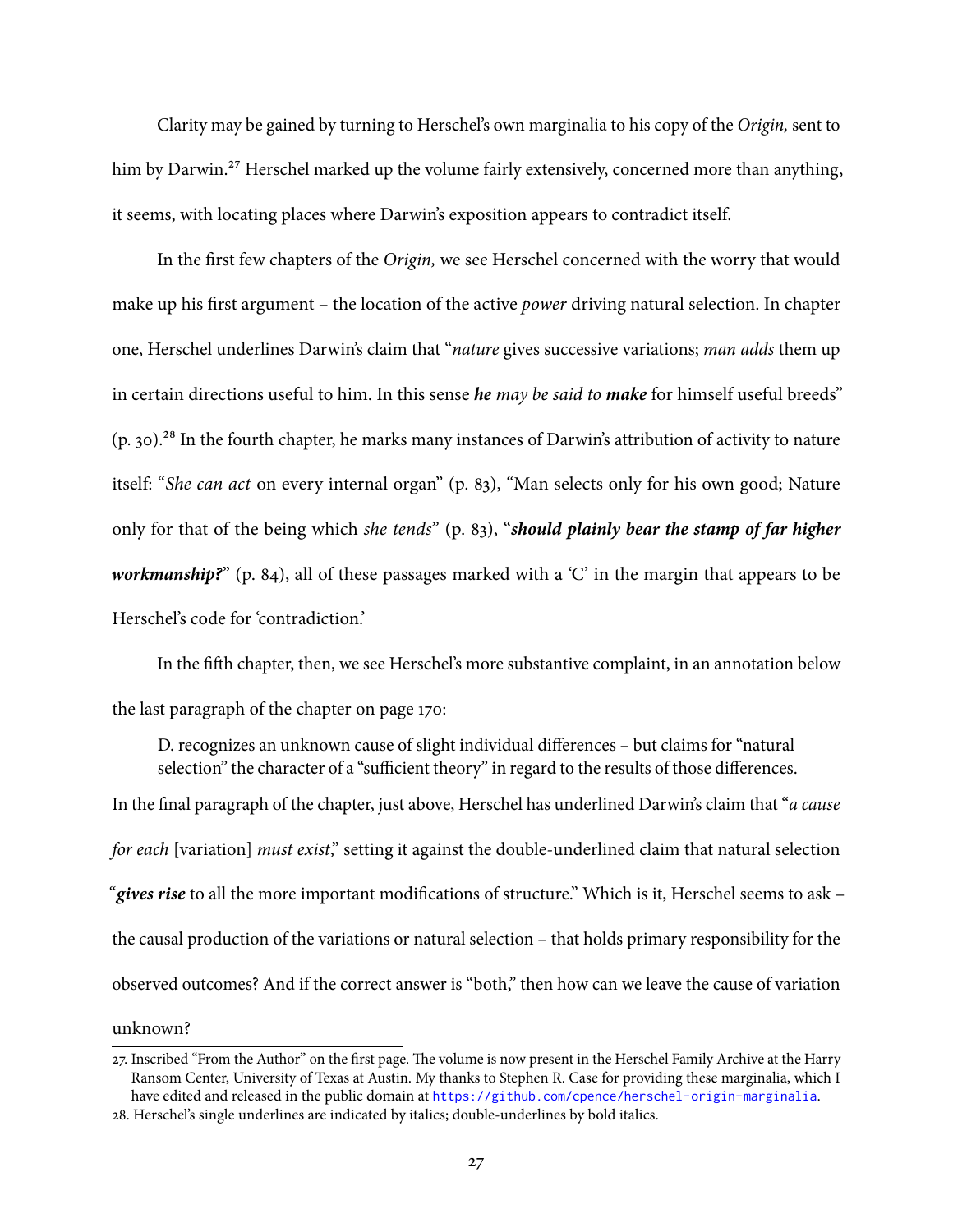Here, I think, we see very clearly the substance of Herschel's objection. In the pivotal fifth chapter, Darwin has turned to the causes and character of variation, so important for his defense of the adequacy of natural selection. Herschel, quite simply, rejects the idea that any theory of organic change could possibly be adequate – that the theory could be believed to have produced the observed phenomena – without a description of how the actual process of variation could have produced the history of life.<sup>29</sup> And to emphasize the point, this critique occurs at exactly the point in the Origin where we would expect it on the reading developed here: Herschel objects to Darwin's claim of adequacy for natural selection during the exposition of the evidence for that very adequacy claim.<sup>30</sup>

As an aside, several authors have argued that Herschel's primary objection to Darwin concerned the rejection of design. Ruse, for instance, writes that "[Herschel and Whewell] both felt that Darwin had failed to do what any good biological theorist *must* do, pay adequate recognition to the role of God's Design in the formation of organisms" [\(Ruse,](#page-33-1) [1975,](#page-33-1) p. 180).<sup>31</sup> While we have seen that a part of Herschel's critique is directed at the absence of active design from Darwin's picture, we've seen equally well that this is the minor, less important of Herschel's two complaints. Far more significant (both to Herschel and scientifically) is his worry about the adequacy case and the absence of a sufficient explanation of variation.

<span id="page-27-0"></span><sup>29.</sup> Notably, Bolt's extrapolation has it exactly right, in spite of the fact that he did not, according to the list in the appendix to his work, consult Herschel's copy of the Origin.

<span id="page-27-1"></span><sup>30.</sup> Note as well that this must be a rejection of the *adequacy* claim, not the vera causa claim, as the vera causa principle, as we have seen above, is meant to be a check on wildly speculative causes, while nothing in the tone of Herschel's objections here seems to indicate that he believes that Darwin is engaging in undue speculation.

<span id="page-27-2"></span> $31.$  The same narrative appears in [Hull](#page-32-6) [\(2009,](#page-32-6) pp.  $186-188$ ).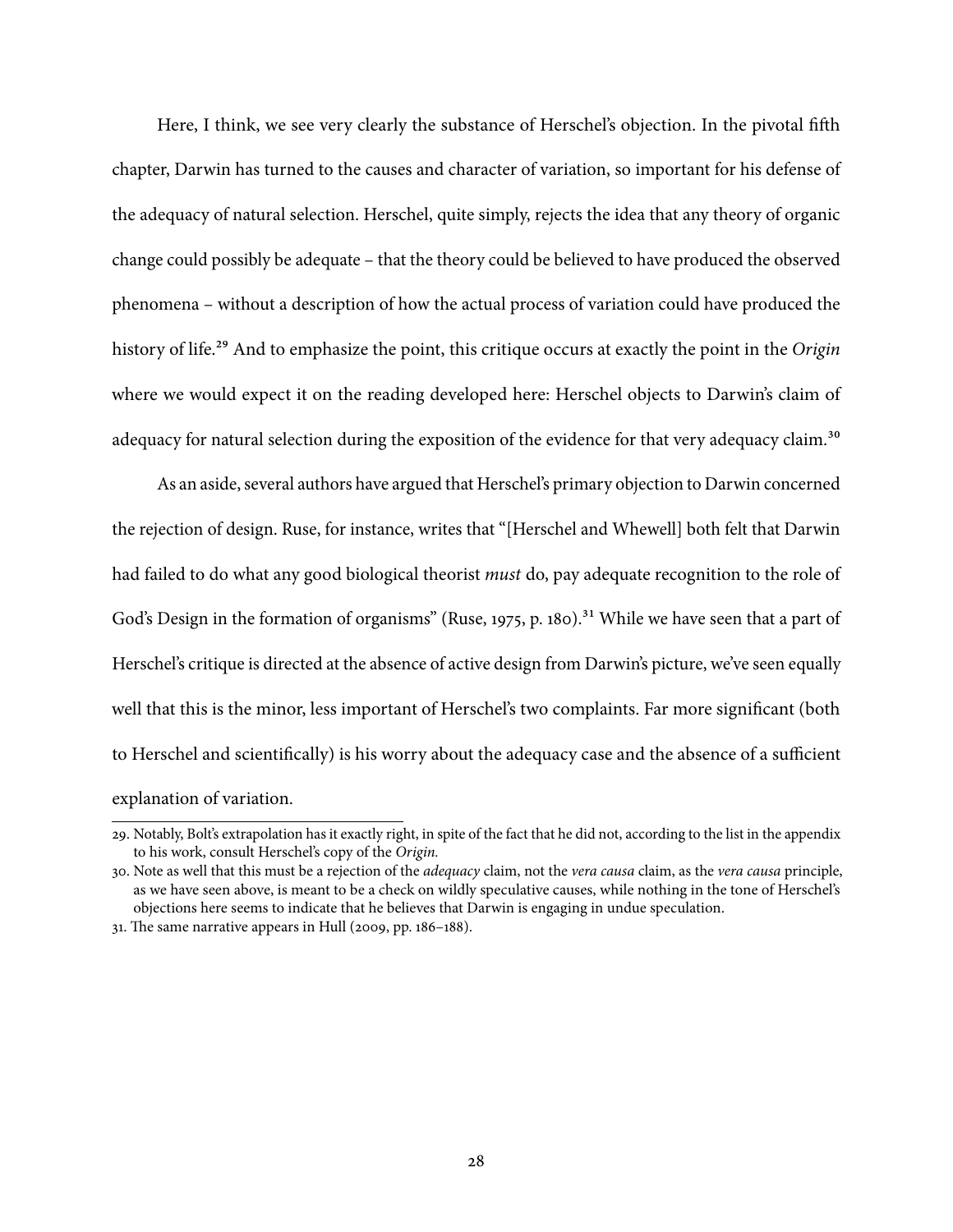# **6. Conclusions**

This, then, is the appropriate way to view the influence of Herschel's methodology on Darwin. In taking Hodge's tripartite reading of the Origin, we retain all its advantages, particularly a deeply contextualized reading of the Origin's development, with connections to Darwin's work in the notebooks and the early Essay and Sketch. But as I have argued above, Hodge founds this tripartite structure for the Origin on a misreading of Herschel's philosophy, overemphasizing Herschel's use of the vera causa principle and eliding over the distinction Herschel draws between the proposal of a hypothesis (including its satisfying the *vera causa* criterion) and its subsequent verification.

It is, however, impossible to argue that Herschel's thought on methodology did not influence Darwin. We have seen Darwin's argument unfold in precisely the way that we would expect given a desire to hold oneself to Herschel's methodological canons. Darwin begins by proposing a speculative hypothesis, grounded on an extensive analogical basis. He then sequentially follows Herschel's steps for the verification of that hypothesis, first demonstrating its adequacy and then its ability to account for a wide variety of phenomena which it was not originally proposed to explain.

While Herschel, then, has multiple responses to Darwin's theory, the most important of these fits in neatly with this understanding of the structure of the Origin. In response to the heart of Darwin's claim that natural selection is adequate to produce the observed phenomena concerning the history of life, Herschel states that no theory could be adequate without one crucial piece that Darwin lacked: a causal understanding of the generation of variations.

Darwin's relationship to the various currents of influence in nineteenth-century thought still remains difficult to elucidate in full detail. Whewell's History of the Inductive Sciences may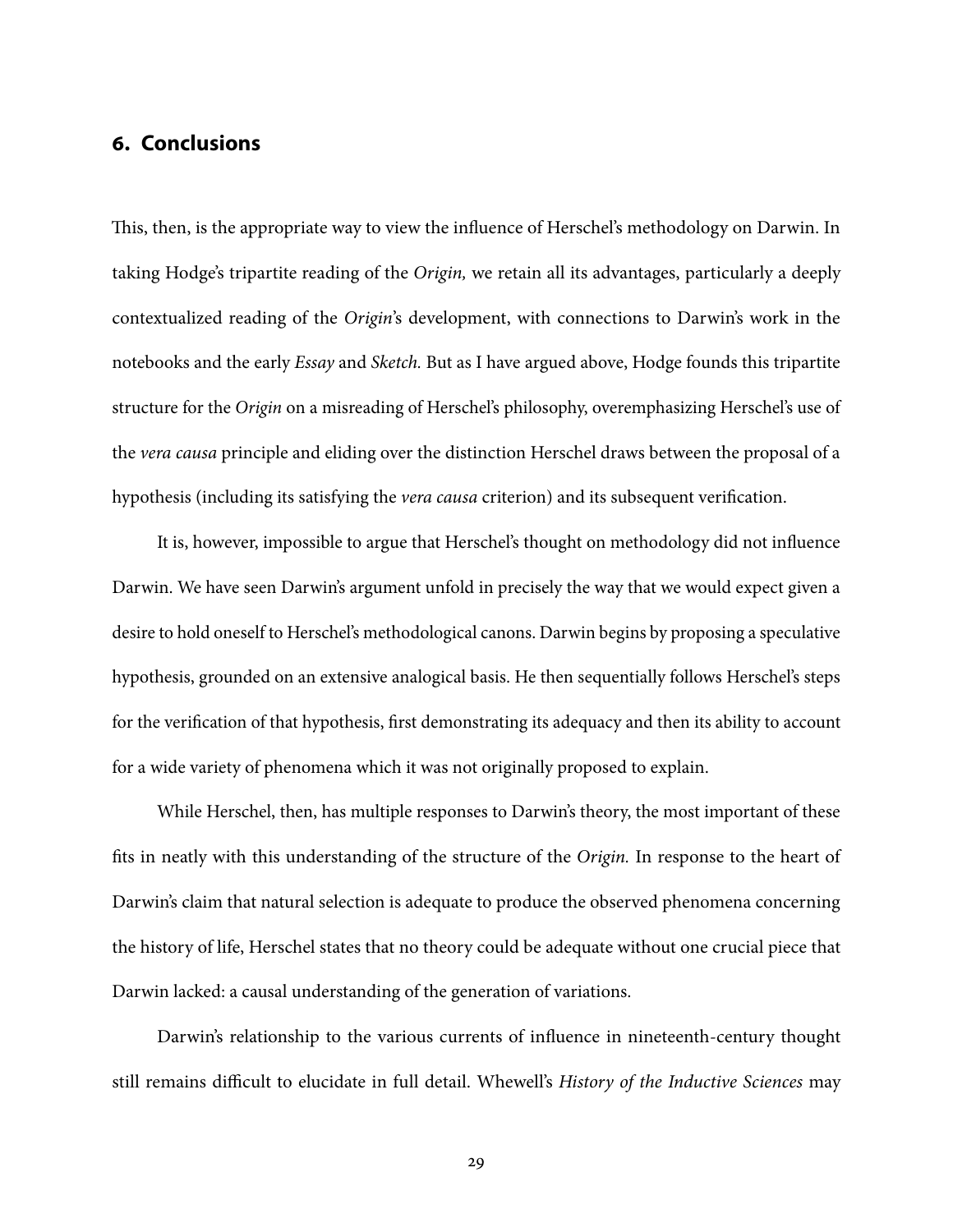well have been influential late in the development of the Origin, and the arguments put forward connecting Darwin to German Romanticism are compelling. The influence of Herschel, supported both historically and textually, however, is undeniable. All the more devastating must Herschel's criticism of Darwin's theory have been – and primarily criticism on methodological grounds, no less. Regardless of Herschel's reaction to Darwin's work, we can see clearly that Darwin intended to structure his argument as acceptable by Herschel's criteria – the criteria of, to reiterate Darwin's own characterization, "one of our greatest philosophers."

# **Acknowledgments**

Many thanks to Steven Case for his transcription of Herschel's marginalia to the Origin. My gratitude as well to Jon Hodge for fruitful discussions on the connection between Darwin and Herschel. Thanks finally to an audience at the 15th Congress of Logic, Methodology, and Philosophy of Science, especially José Díez, Hasok Chang, and Finnur Dellsén.

### **Bibliography**

- <span id="page-29-1"></span>Agassi, J. 1981. Sir John Herschel's philosophy of success. In **Science and society: studies in the sociology of science**, pages 388–420. D. Reidel, Dordrecht.
- <span id="page-29-0"></span>Bolt, M.P. 1998. John Herschel's natural philosophy: on the knowing of nature and the nature of knowing in early-nineteenth-century Britain. Ph.d. Thesis, University of Notre Dame.
- <span id="page-29-3"></span>Bowler, P.J. 1996. Charles Darwin: the man and his influence. Cambridge University Press, Cambridge.
- <span id="page-29-2"></span>Cannon, W.F. 1961. John Herschel and the idea of science. **Journal of the History of Ideas**, 22(2): 215–239.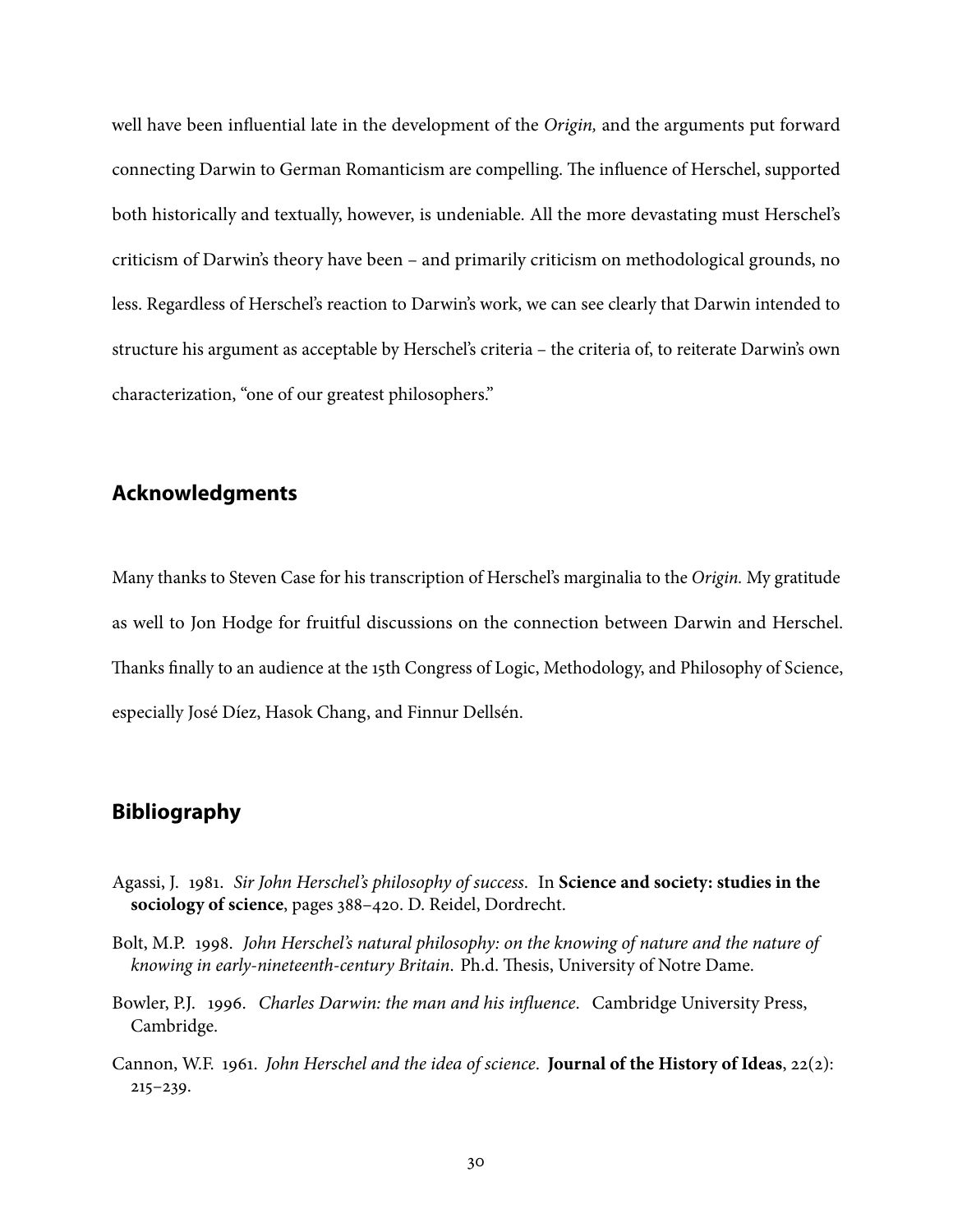<span id="page-30-2"></span><sup>------</sup> 1976a. *The Whewell-Darwin controversy*. **Journal of the Geological Society of London**, 132:377–384.

<span id="page-30-3"></span>. 1976b. Charles Lyell, radical actualism, and theory. **British Journal for the History of Science**, 9(2):104–120.

<span id="page-30-4"></span>Curtis, R. 1987. Darwin as an epistemologist. **Annals of Science**, 44:379–408.

<span id="page-30-5"></span>Darwin, C. 1831. Letter 94 – Darwin, C. R. to Fox, W. D., [15 Feb. 1831]. URL: [https://www.](https://www.darwinproject.ac.uk/entry-94/) [darwinproject.ac.uk/entry-94/](https://www.darwinproject.ac.uk/entry-94/). Darwin Correspondence Project Database.

<span id="page-30-9"></span>. 1838a. 'Books to be read' and 'Books read' notebook (1838–1851). CUL-DAR119. Rookmaker, K., editor. Darwin Online, URL: http://darwin-online.org.uk/.

<span id="page-30-8"></span>. 1838b. Notebook N: [Metaphysics and expression (1838–1839)]. CUL-DAR126. Rookmaker, K., editor. Darwin Online, URL: http://darwin-online.org.uk/.

<span id="page-30-10"></span>. 1838c. Notebook E: [Transmutation of species (10.1838–7.1839)]. CUL-DAR124. Rookmaker, K., editor. Darwin Online, URL: http://darwin-online.org.uk/.

<span id="page-30-7"></span>. 1838d. Notebook D: [Transmutation of species (7–10.1838)]. CUL-DAR123. Rookmaker, K., editor. Darwin Online, URL: http://darwin-online.org.uk/.

<span id="page-30-0"></span>. 1859a. On the origin of species. John Murray, London, 1st edition.

<span id="page-30-15"></span>. 1859b. Letter 2583 – Darwin, C. R. to Hooker, J. D., 14 Dec. [1859]. URL: [https://www.](https://www.darwinproject.ac.uk/entry-2583/) [darwinproject.ac.uk/entry-2583/](https://www.darwinproject.ac.uk/entry-2583/). Darwin Correspondence Project Database.

<span id="page-30-16"></span>. 1859c. Letter 2575 – Darwin, C. R. to Lyell, Charles, [10 Dec. 1859]. URL: [https://www.](https://www.darwinproject.ac.uk/letter/entry-2575) [darwinproject.ac.uk/letter/entry-2575](https://www.darwinproject.ac.uk/letter/entry-2575). Darwin Correspondence Project Database.

<span id="page-30-12"></span>. 1860a. Letter 2696 – Darwin, C. R. to Hooker, J. D., 14 Feb. [1860]. URL: [https://www.](https://www.darwinproject.ac.uk/entry-2696/) [darwinproject.ac.uk/entry-2696/](https://www.darwinproject.ac.uk/entry-2696/). Darwin Correspondence Project Database.

<span id="page-30-17"></span>. 1860b. Letter 2791 – Darwin, C. R. to Henslow, J. S., 8 May [1860]. URL: [https://www.](https://www.darwinproject.ac.uk/entry-2791) [darwinproject.ac.uk/entry-2791](https://www.darwinproject.ac.uk/entry-2791). Darwin Correspondence Project Database.

<span id="page-30-11"></span> $-$ . 1863. Letter 4176 – Darwin, C. R. to Bentham, George, 22 May [1863]. URL: [https:](https://www.darwinproject.ac.uk/entry-4176/) [//www.darwinproject.ac.uk/entry-4176/](https://www.darwinproject.ac.uk/entry-4176/). Darwin Correspondence Project Database.

<span id="page-30-6"></span><sup>-----</sup> 1958. The autobiography of Charles Darwin, 1809-1882, with original omissions restored. Barlow, N., editor. Collins, London.

<span id="page-30-14"></span>1990. Charles Darwin's marginalia. di Gregorio, M.A., editor. Garland, New York.

<span id="page-30-1"></span>Desmond, A. and J. Moore. 1992. Darwin. Warner Books, New York.

<span id="page-30-13"></span>Ducasse, C.J. 1960. John F. W. Herschel's methods of experimental inquiry. In Blake, R.M., C.J. Ducasse, and E.H. Madden, editors, **Theories of scientific method: the Renaissance through the nineteenth century**, pages 153–182. University of Washington Press, Seattle.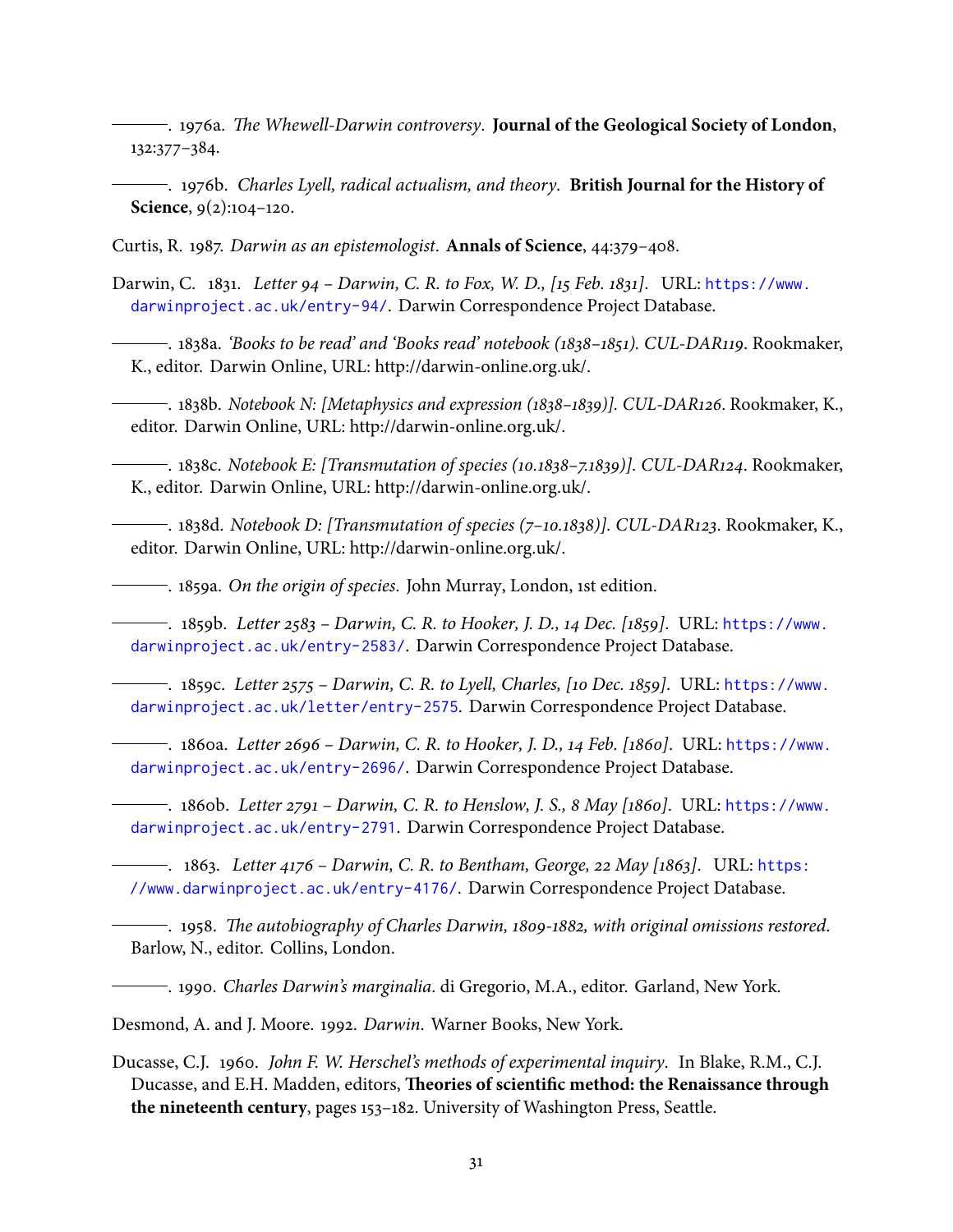- <span id="page-31-10"></span>Fine, A. 1987. Introduction. In **A preliminary discourse on the study of natural philosophy**, pages v–xxi. University of Chicago Press, Chicago.
- <span id="page-31-8"></span>Herschel, J.F.W. 1830. A preliminary discourse on the study of natural philosophy. Longman, Rees, Orme, Brown, & Green, London, 1st edition.

<span id="page-31-14"></span>. 1861. Physical geography: from the Encyclopaedia Britannica. Adam and Charles Black, Edinburgh.

<span id="page-31-0"></span>Hodge, M.J.S. 1977. The structure and strategy of Darwin's 'long argument'. **British Journal for the History of Science**, 10(3):237–246. doi: [10.1017/S0007087400015685.](http://dx.doi.org/10.1017/S0007087400015685)

<span id="page-31-4"></span>- 1983a. *The development of Darwin's general biological theorizing*. In Bendall, D.S., editor, **Evolution from molecules to men**, pages 43–62. Cambridge University Press, Cambridge.

<span id="page-31-5"></span> $-$ . 1983b. Darwin and the laws of the animate part of the terrestrial system (1835–1837): on the Lyellian origins of his zoonomical explanatory program. **Studies in History of Biology**, 6:1–106.

<span id="page-31-11"></span> $-$ . 1985. Darwin as a lifelong generation theorist. In Kohn, D., editor, **The Darwinian heritage: a centennial retrospect**, pages 207–243. Princeton University Press, Princeton, NJ.

<span id="page-31-13"></span>. 1987. Natural selection as a causal, empirical, and probabilistic theory. In Krüger, L., G. Gigerenzer, and M.S. Morgan, editors, The probabilistic revolution, volume 2: ideas in the **sciences**, pages 233–270. Bradford Books, Cambridge, MA.

<span id="page-31-1"></span>. 1989. Darwin's theory and Darwin's argument. In Ruse, M., editor, **What the philosophy of biology is: Essays for David Hull**, pages 136–182. Kluwer Academic Publishers, Dordrecht.

<span id="page-31-6"></span> $\overline{\phantom{a}}$ . 1990. Darwin studies at work: A re-examination of three decisive years (1835–37). In Levere, T.H. and W.R. Shea, editors, **Nature, experiment, and the sciences: essays on Galileo and the history of science in honour of Stillman Drake**, pages 249–274. Kluwer, Dordrecht.

<span id="page-31-2"></span>. 1991. Discussion note: Darwin, Whewell, and natural selection. **Biology & Philosophy**, 6 (4):457–460. doi: [10.1007/BF00128716.](http://dx.doi.org/10.1007/BF00128716)

<span id="page-31-9"></span>. 1992. Darwin's argument in the Origin. **Philosophy of Science**, 59(3):461–464. doi: [10.1086/289682.](http://dx.doi.org/10.1086/289682)

<span id="page-31-3"></span>. 2000. Knowing about evolution: Darwin and his theory of natural selection. In Creath, R. and J. Maienschein, editors, **Biology and epistemology**, pages 27–47. Cambridge University Press, Cambridge.

<span id="page-31-7"></span> $\overline{\phantom{a}}$ . 2009. The notebook programmes and projects of Darwin's London years. In Hodge, M.J.S. and G. Radick, editors, The Cambridge companion to Darwin, pages 44-72. Cambridge University Press, Cambridge, 2nd edition.

<span id="page-31-12"></span>Hodge, M.J.S. and D. Kohn. 1985. The immediate origins of natural selection. In Kohn, D., editor, **e Darwinian heritage: a centennial retrospect**, pages 185–206. Princeton University Press, Princeton, NJ.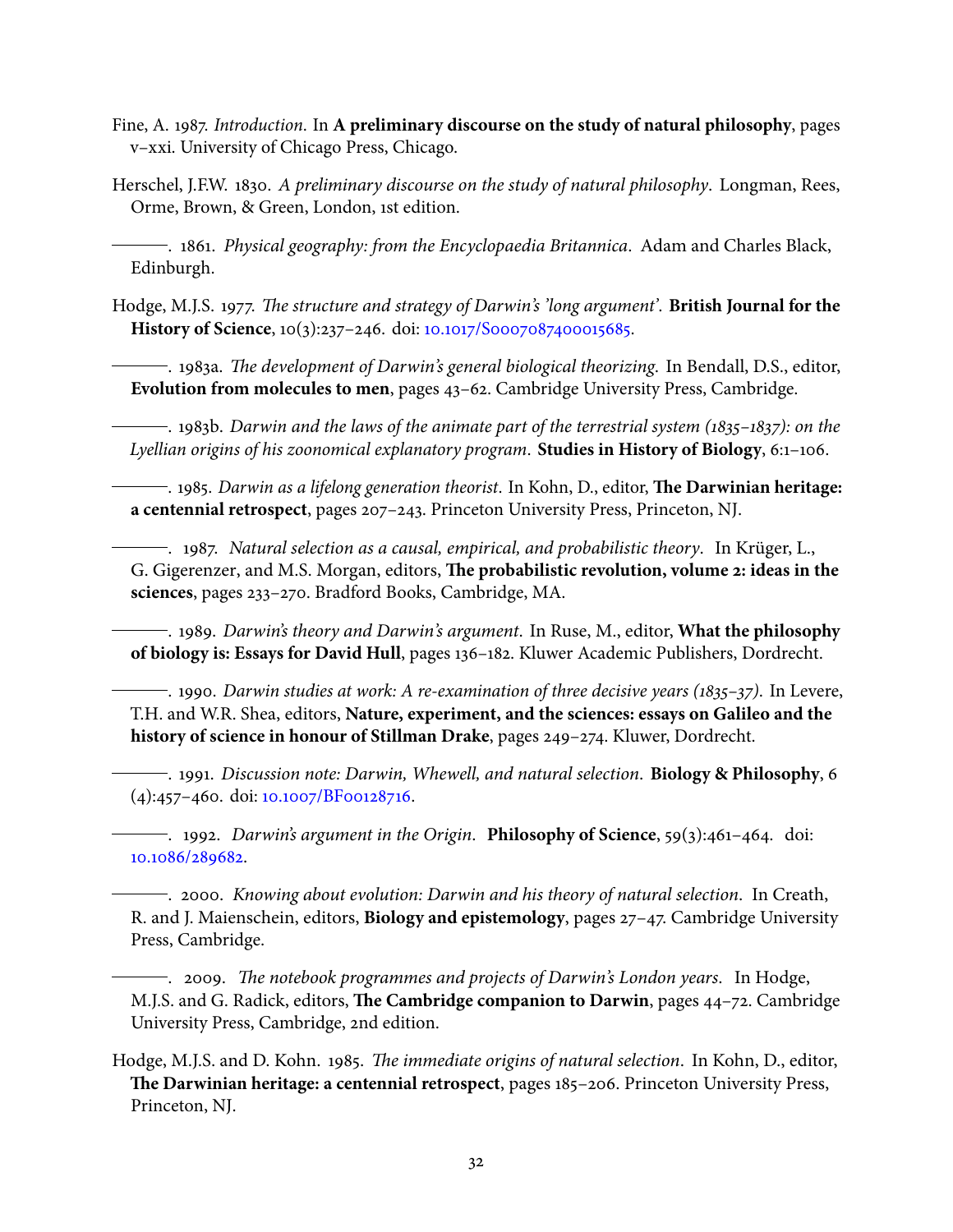- <span id="page-32-14"></span>Hull, D.L. 1983. Darwin and the nature of science. In Bendall, D.S., editor, **Evolution from molecules to men**, pages 63–80. Cambridge University Press, Cambridge.
- <span id="page-32-6"></span>. 2009. Darwin's science and Victorian philosophy of science. In Hodge, M.J.S. and G. Radick, editors, **The Cambridge companion to Darwin**, pages 173-196. Cambridge University Press, Cambridge, 2nd edition.
- <span id="page-32-7"></span>Kavaloski, V.C. 1974. The vera causa principle: a historico-philosophical study of a metatheoretical concept from Newton through Darwin. Ph.d. Thesis, University of Chicago.
- <span id="page-32-12"></span>Largent, M.A. 2009. Darwin's analogy between artificial and natural selection in the Origin of Species. In Ruse, M. and R.J. Richards, editors, **The Cambridge companion to the "Origin of Species"**, pages 14–29. Cambridge University Press, Cambridge.
- <span id="page-32-10"></span>Laudan, L. 1981. Thomas Reid and the Newtonian turn of British methodological thought. In **Science and hypothesis: historical essays on scientific methodology**, pages 86–110. D. Reidel, Dordrecht.
- <span id="page-32-0"></span>Lennox, J.G. 2005. Darwin's methodological evolution. **Journal of the History of Biology**, 38:85–99. doi: [10.1007/s10739-004-6511-4.](http://dx.doi.org/10.1007/s10739-004-6511-4)
- <span id="page-32-13"></span>Lewens, T. 2009. The Origin and philosophy. In Ruse, M. and R.J. Richards, editors, The Cam**bridge companion to the "Origin of Species"**, pages 314–332. Cambridge University Press, Cambridge.
- <span id="page-32-11"></span>Lyell, C. 1830. Principles of geology, vol. I. John Murray, London.
- <span id="page-32-1"></span>Manier, E. 1978. The young Darwin and his cultural circle. D. Riedel Publishing Company, Dordrecht.
- <span id="page-32-9"></span>Newton, I. 1999. The Principia. Cohen, I.B. and A. Whitman, editors. University of California Press, Berkeley.
- <span id="page-32-4"></span>Ospovat, D. 1981. The development of Darwin's theory: natural history, natural theology, and natural selection, 1838-1859. Cambridge University Press, Cambridge.
- <span id="page-32-8"></span>Partridge, M. 1966. Introduction. In **A preliminary discourse on the study of natural philosophy**, pages vii–lvi. Johnson Reprint Corporation, New York.
- <span id="page-32-5"></span>Recker, D.A. 1987. Causal efficacy: the structure of Darwin's argument strategy in the Origin of Species. **Philosophy of Science**, 54(2):147–175.
- <span id="page-32-2"></span>Richards, R.J. 2002. The romantic conception of life: science and philosophy in the age of Goethe. University of Chicago Press, Chicago.

<span id="page-32-3"></span>. 2009. Darwin's theory of natural selection and its moral purpose. In Ruse, M. and R.J. Richards, editors, **The Cambridge companion to the "Origin of Species"**, pages 47–66. Cambridge University Press, Cambridge.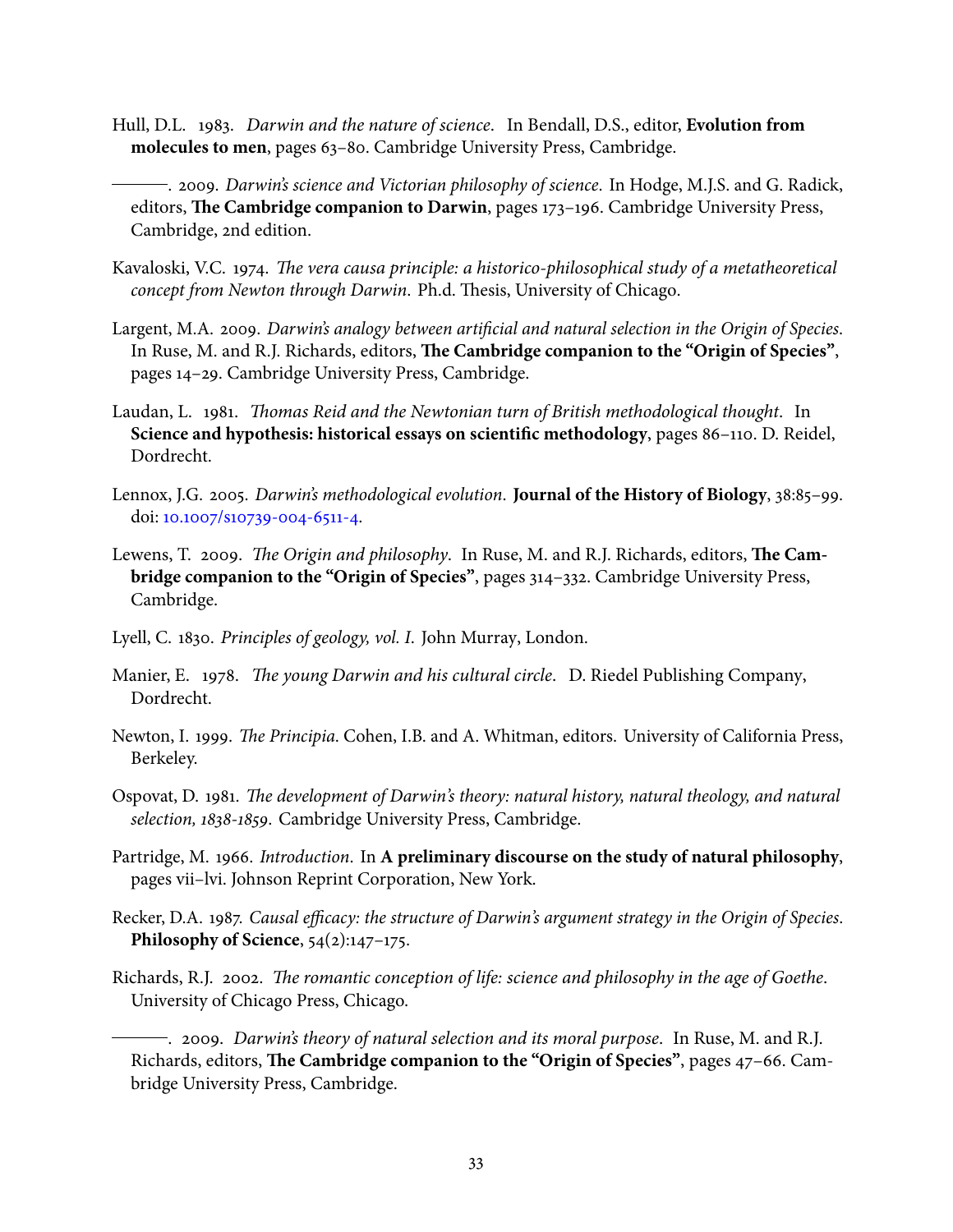<span id="page-33-9"></span>Ruse, M. 1971. Is the theory of evolution different? I. The central core of the theory. Scientia, 106: 765–783.

<span id="page-33-1"></span> $\rightarrow$  1975. Darwin's debt to philosophy: an examination of the influence of the philosophical ideas of John F. W. Herschel and William Whewell on the development of Charles Darwin's theory of evolution. **Studies in History and Philosophy of Science**, 6(2):159–181.

<span id="page-33-7"></span>. 1976. Charles Lyell and the philosophers of science. **British Journal for the History of Science**, 9(2):121–131.

<span id="page-33-4"></span>. 1978. Darwin and Herschel. **Studies in History and Philosophy of Science**, 9(4):323–331.

<span id="page-33-3"></span>. 2000. Darwin and the philosophers: Epistemological factors in the development and reception of the theory of the Origin of Species. In Creath, R. and J. Maienschein, editors, **Biology and epistemology**, pages 3–26. Cambridge University Press, Cambridge.

- <span id="page-33-15"></span>Schwartz, J.S. 1990. Darwin, Wallace, and Huxley, and Vestiges of the Natural History of Creation. **Journal of the History of Biology**, 23(1):127–53.
- <span id="page-33-5"></span>Schweber, S.S. 1977. The origin of the Origin revisited. **Journal of the History of Biology**, 10(2): 229–316.

<span id="page-33-8"></span>- 1985. *The wider british context in Darwin's theorizing*. In Kohn, D., editor, **The Darwinian heritage: a centennial retrospect**, pages 35–70. Princeton University Press, Princeton, NJ.

- <span id="page-33-13"></span>Sedgwick, A. 1860. Objections to Mr. Darwin's theory of the origin of species. **The Spectator**, pages 285–286.
- <span id="page-33-12"></span><span id="page-33-11"></span>Sloan, P.R. 1985. Darwin's invertebrate program, 1826–1836: Preconditions for transformism. In Kohn, D., editor, **The Darwinian heritage: a centennial retrospect**, pages 71-120. Princeton University Press, Princeton, NJ.
	- . 1986. Darwin, vital matter, and the transformism of species. **Journal of the History of Biology**, 19(3):369–445. doi: [10.1007/BF00138286.](http://dx.doi.org/10.1007/BF00138286)

<span id="page-33-6"></span>. 2001. "The sense of sublimity": Darwin on nature and divinity. **Osiris**, 16:251–269.

<span id="page-33-0"></span> $-$ . 2009. *The making of a philosophical naturalist*. In Hodge, M.J.S. and G. Radick, editors, **e Cambridge companion to Darwin**, pages 21–43. Cambridge University Press, Cambridge, 2nd edition.

- <span id="page-33-10"></span>Sober, E. 1985. Darwin on natural selection: a philosophical perspective. In **The Darwinian heritage: a centennial retrospect**, pages 867–899. Princeton University Press, Princeton, NJ.
- <span id="page-33-14"></span>Sterrett, S.G. 2002. Darwin's analogy between artificial and natural selection: how does it go? **Studies in History and Philosophy of Biological and Biomedical Sciences**, 33(1):151–168. doi: [10.1016/S1369-8486\(01\)00039-5.](http://dx.doi.org/10.1016/S1369-8486(01)00039-5)
- <span id="page-33-2"></span>agard, P.R. 1977. Darwin and Whewell. **Studies in History and Philosophy of Science**, 8(4): 353–356.